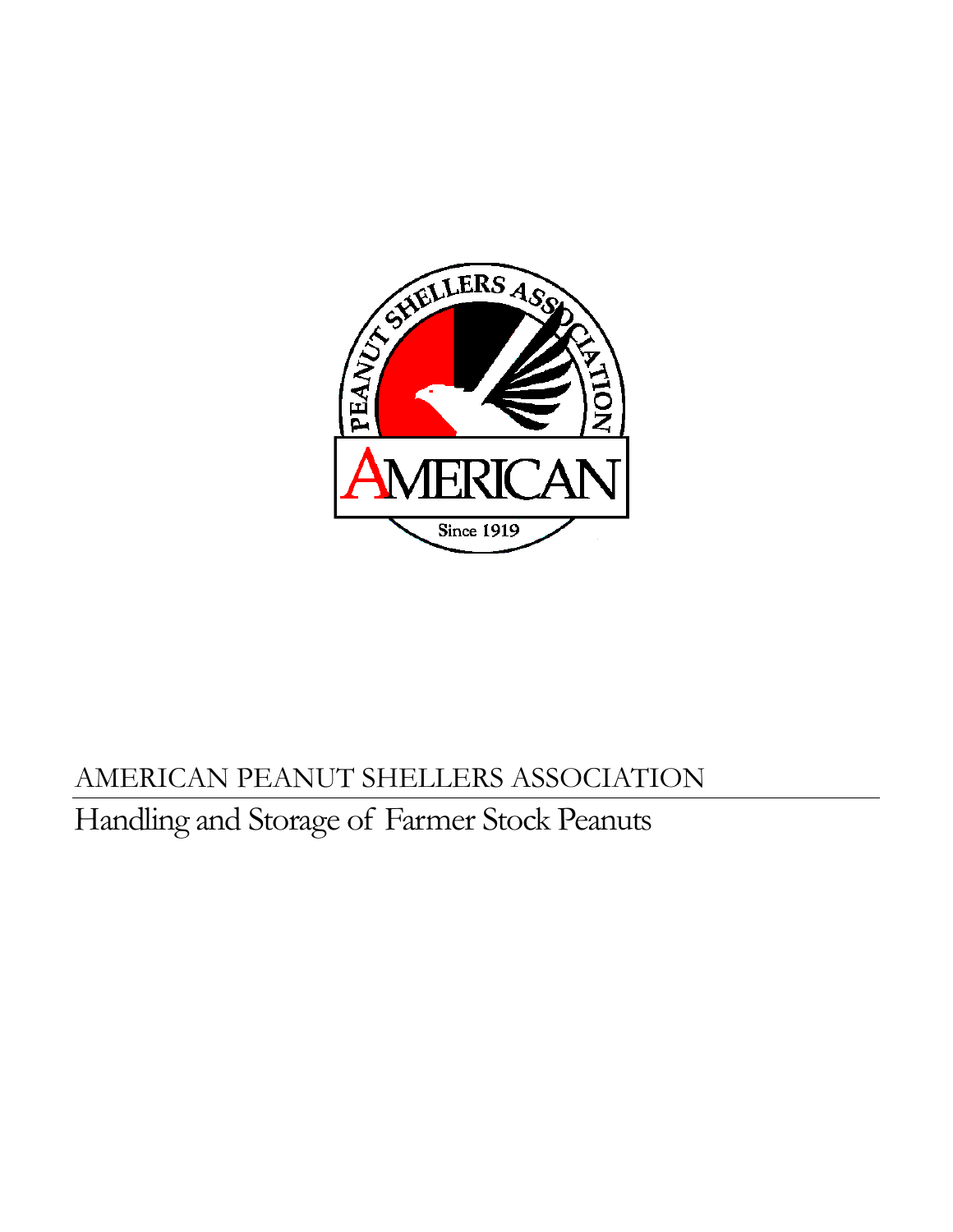AMERICAN PEANUT SHELLERS ASSOCIATION

# Handling and Storage of Farmer Stock **Peanuts**

 American Peanut Shellers Association P.O. Box 70157 Albany, GA 31708 Phone 229-888-2508 • Fax 229-888-5150 Revised August 2015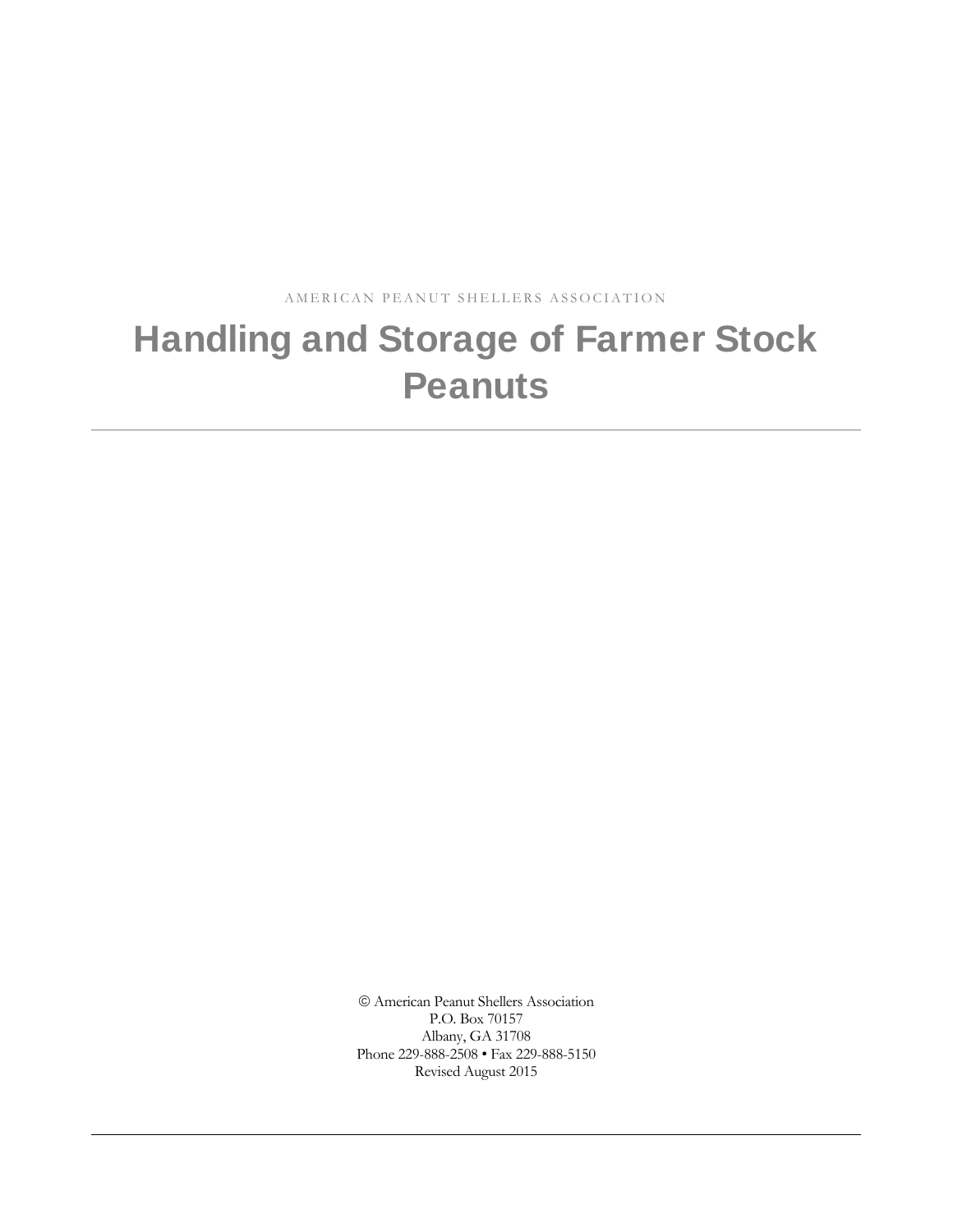| <b>I. FARMER STOCK WAREHOUSE - FOOD SECURITY</b><br>3 |                                                          |    |  |  |  |  |  |  |
|-------------------------------------------------------|----------------------------------------------------------|----|--|--|--|--|--|--|
|                                                       | <b>Introduction</b>                                      | 3  |  |  |  |  |  |  |
|                                                       | <b>Security</b>                                          | 3  |  |  |  |  |  |  |
| <b>II. BUILDING STANDARDS</b>                         |                                                          |    |  |  |  |  |  |  |
|                                                       | <b>Storage Types</b>                                     | 5  |  |  |  |  |  |  |
|                                                       | <b>Farmer Stock Warehouse Construction</b>               | 6  |  |  |  |  |  |  |
|                                                       | <b>Double Roof Warehouse Construction</b>                | 7  |  |  |  |  |  |  |
|                                                       | <b>III. WAREHOUSE VENTILATION AND AERATION</b>           | 13 |  |  |  |  |  |  |
|                                                       | <b>Introduction</b>                                      | 13 |  |  |  |  |  |  |
|                                                       | <b>Natural Ventilation</b>                               | 14 |  |  |  |  |  |  |
|                                                       | <b>Mechanical Ventilation</b>                            | 14 |  |  |  |  |  |  |
|                                                       | <b>Calculating Mechanical Ventilation Requirements</b>   | 16 |  |  |  |  |  |  |
|                                                       | <b>Calculating Approximate CFM of Existing Fans</b>      | 19 |  |  |  |  |  |  |
|                                                       | <b>Warehouse Aeration</b>                                | 20 |  |  |  |  |  |  |
|                                                       | <b>Aeration System Design</b>                            | 20 |  |  |  |  |  |  |
|                                                       | <b>Airflow Rates</b>                                     | 21 |  |  |  |  |  |  |
|                                                       | <b>Inlet/Outlet Area</b>                                 | 22 |  |  |  |  |  |  |
|                                                       | <b>Duct System Design</b>                                | 22 |  |  |  |  |  |  |
|                                                       | <b>Fan Operation</b>                                     | 26 |  |  |  |  |  |  |
| <b>IV. ELEVATORS</b>                                  |                                                          | 28 |  |  |  |  |  |  |
|                                                       | <b>Elevator Spouting</b>                                 | 28 |  |  |  |  |  |  |
|                                                       | <b>Elevator Gate Openings</b>                            | 28 |  |  |  |  |  |  |
|                                                       | <b>Elevator Speed</b>                                    | 28 |  |  |  |  |  |  |
|                                                       | Calculating the Centrifugal Force Exerted by an Elevator | 29 |  |  |  |  |  |  |
|                                                       | Calculating the Safe Speed of an Elevator                | 30 |  |  |  |  |  |  |
|                                                       | <b>Elevator Speeds Exceeding 200 FPM</b>                 | 31 |  |  |  |  |  |  |
|                                                       | Calculating the Speed of an Existing Elevator            | 33 |  |  |  |  |  |  |
|                                                       | <b>V. WAREHOUSE MAINTENANCE</b>                          | 34 |  |  |  |  |  |  |
|                                                       | <b>General Cleanup</b>                                   | 34 |  |  |  |  |  |  |
|                                                       | <b>Insect, Rodent and Bird Control</b>                   | 35 |  |  |  |  |  |  |
|                                                       | <b>Contamination Prevention</b>                          | 35 |  |  |  |  |  |  |
|                                                       | <b>Mold Prevention</b>                                   | 35 |  |  |  |  |  |  |
|                                                       | <b>Loading Out Precautions</b>                           | 36 |  |  |  |  |  |  |
| <b>Summary</b>                                        |                                                          | 37 |  |  |  |  |  |  |
| <b>References</b>                                     |                                                          | 38 |  |  |  |  |  |  |
| <b>ACKNOWLEDGMENTS</b>                                |                                                          |    |  |  |  |  |  |  |
|                                                       | 39                                                       |    |  |  |  |  |  |  |

#### **Table of Contents**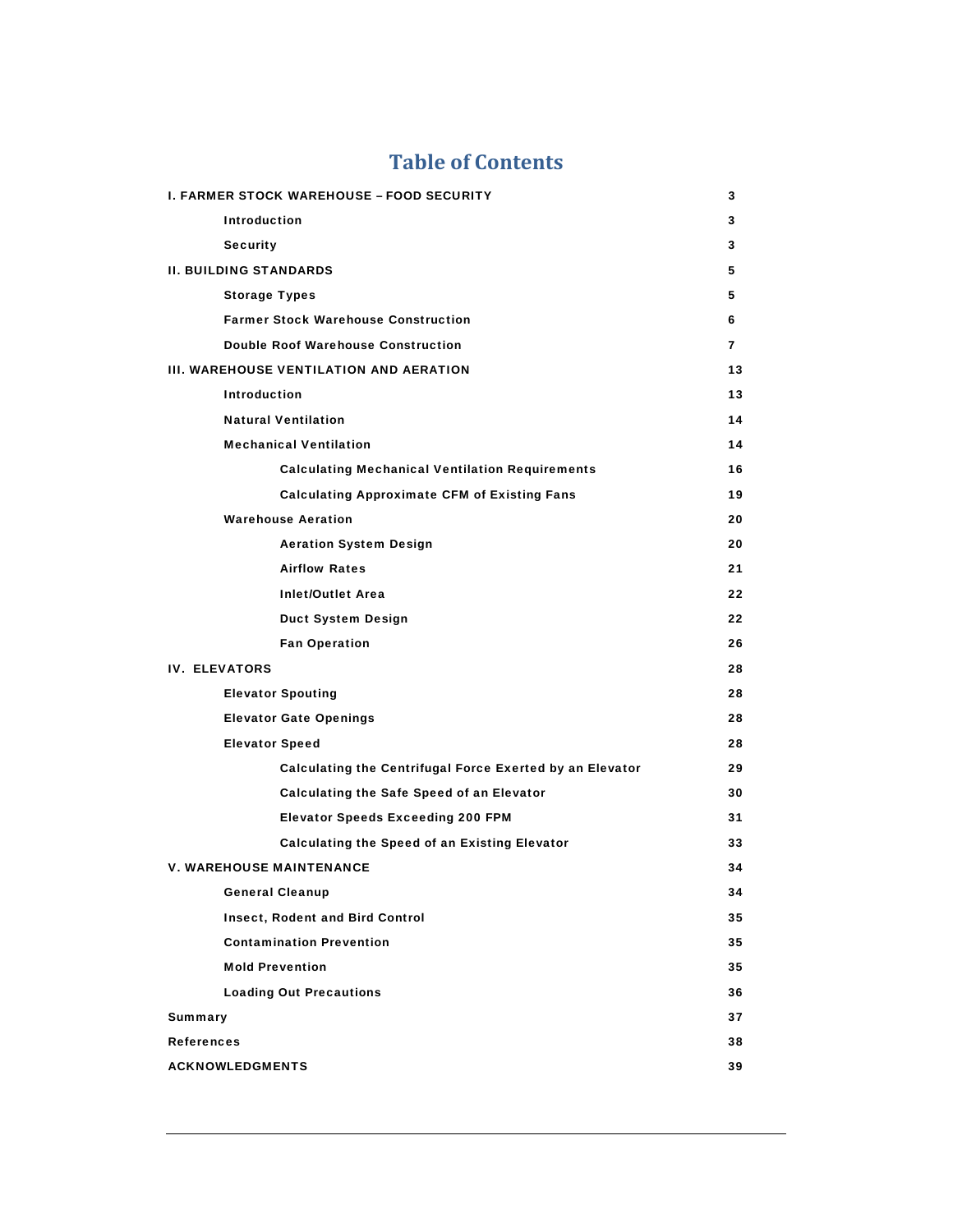# **Chapter** 1

#### I. FARMER STOCK WAREHOUSE – FOOD SECURIT

### Introduction

ll segments of the peanut industry have joined to produce wholesome peanuts of the highest quality. Growers', Shellers, food manufacturers and peanut warehousemen have each drawn a code of good practices for their particular segment of the industry and that code is available for distribution to industry members. It is in the best interest of the peanut industry as a whole for each segment to do its utmost to perform in the best possible manner. All recommendations in this manual should meet OSHA standards.  $\mathbf{A}^{\text{\tiny{ll}\,s}}_{\text{\tiny{w}}\text{\tiny{a}}}$ 

# **Security**

ue to the increasing concern for food safety and food security, the following guidelines have been included. These are only a few of the major items to address concerning the safety and security of stored farmer stock peanuts in farmer stock warehouses. Each individual entity may choose to incorporate more precautionary steps in their system. ad guad far

The scope of this section will address warehouse structure access, warehouse dump pit access, and perimeter access.

At the warehouse level, two major exclusion points exist:

1. Entry points are considered any point into which the warehouse could be accessed including top entry doors, sliding doors, roll up doors or bailout slide gate doors. Entry into farmer stock warehouses via top entry doors, sliding doors or rollup doors should be regulated by lock and key. A master key type system will help the simplicity of key distribution/hierarchy especially for large operations. For all drawdown slide gate doors, steps should be taken to secure entry or unwanted access of peanuts by either the same lock and key system or some type of numerically identified cable seal/tie system. The ID number should be logged, kept on file, and the log updated upon the bailout of the peanuts or an authorized removal of the cable seal.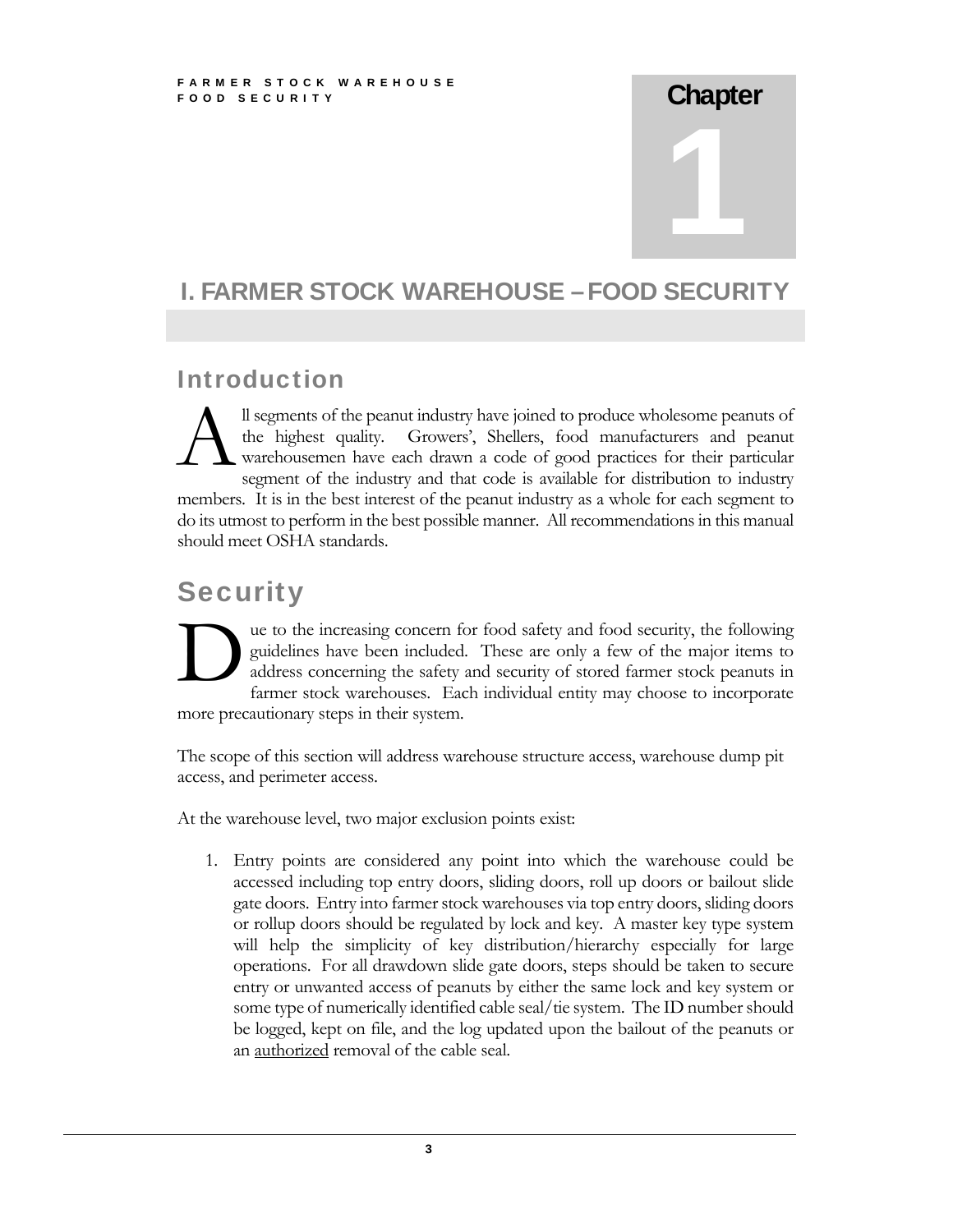#### FARMER STOCK WAREHOUSE FOOD SECURITY

2. Pit areas should be enclosed and securable by the lock and key system. If area is not enclosed, a pit cover should be placed over the pit opening at all times that the pit is not in use. This pit cover is to be fabricated of a solid material designed in such a way that removal is a deterrent to unauthorized persons. These steps will aid in ensuring that no hazardous items are introduced into the warehouse handling equipment and ultimately the peanut pile.

Controlled access to the perimeter of the facility grounds can be the first line of defense if applicable. Perimeter fencing is not always present at warehouse locations. If fencing is present, utilizing the previously mentioned lock and key system will compliment the warehouse security program. If feasible, installing perimeter fencing can be an investment by which some risk can be reduced.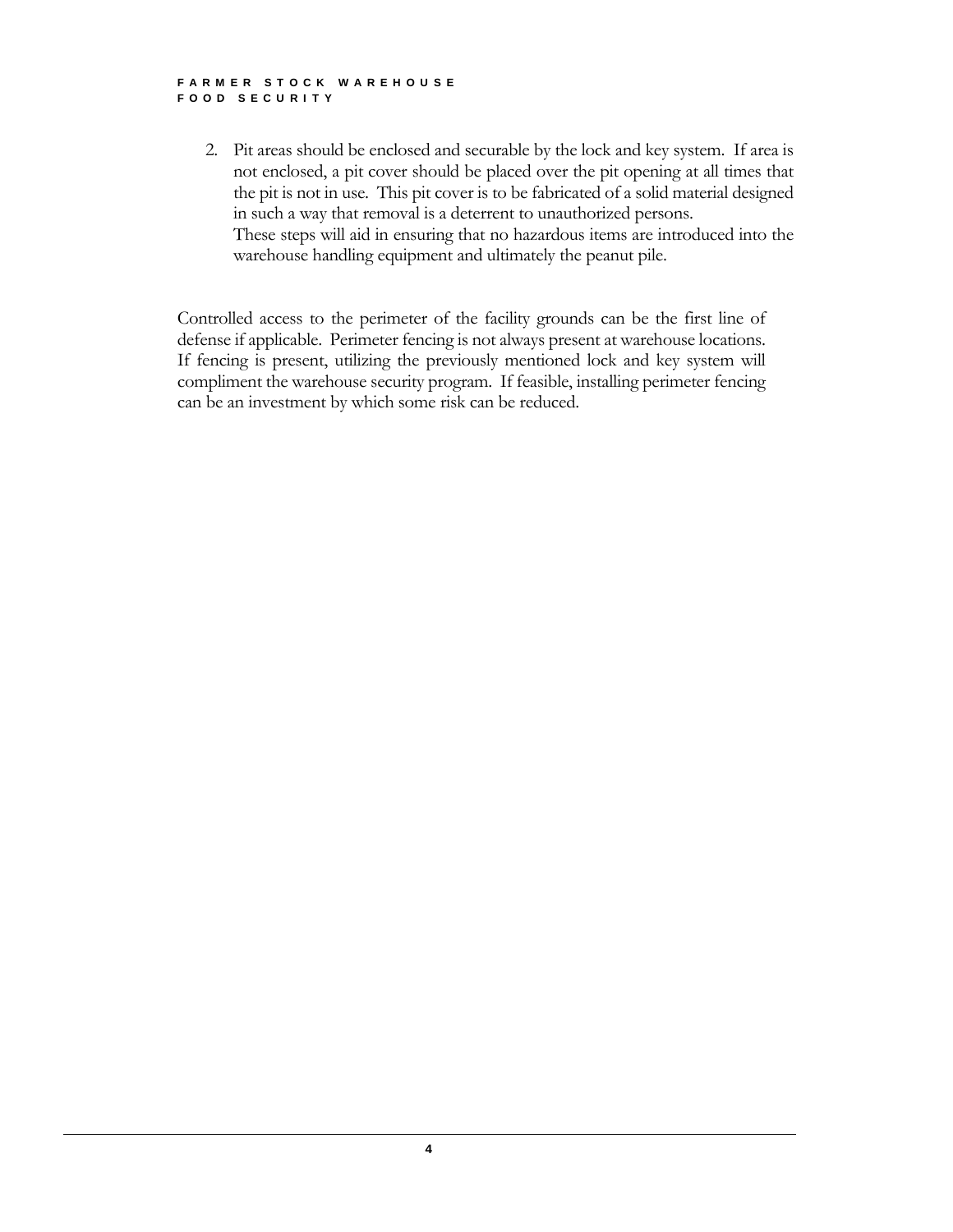# **Chapter**

2

#### II. BUILDING STANDARDS

#### Storage Types

There are several types of structures used for bulk storage of famer stock peanuts. The most common is a conventional metal clad post and beam structure. Most of the guidelines in this chapter pertain to the conventional metal warehouse. The conventional farmer stock warehouse is usually 80 feet wide with a 24 ft eave height. The length varies according to the desired capacity. The roof pitch is usually 12:12 (45 degrees). This allows enough room in the space above the peanuts to install belt conveyors and associated equipment to load peanuts in the warehouse. One variation of the conventional warehouse is to reduce the roof pitch to 9:12 (37 degrees) with a doghouse at the ridge to house the conveying equipment. These roof pitches will allow peanuts to flow at their normal angle of repose filling the warehouse to within 1 foot of the eave of the building and keep peanuts from contacting the roof panels or support structure. In a properly filled warehouse, peanuts will be 50-55 feet deep under the ridge of the building and 23 feet deep at the sidewall. A calculator to determine the storage capacity of a conventional farmer stock warehouse is available on the National Peanut Research Laboratory's website (www.ars.usda.gov/saa/nprl) and can be accessed on the American Peanut Shellers Association website.

A second type of farmer stock warehouse is a variation on the metal building in which the length and width of the building are approximately the same. The 'flat' storage facility generally has little or no peanuts in contact with the side or end walls of the structure. In a flat storage facility, peanuts are unloaded from trucks and placed in storage using telescoping conveyor belts. Peanut depth is usually very uniform throughout the storage with few peaks and valleys and no deeper than approximately 13 feet. Since peanuts are shallower and more uniform than in conventional farmer stock storage, the peanuts will cool and equilibrate faster than in a conventional warehouse. The disadvantage is that to ventilate the headspace at the recommended rates (See Chapter 3), considerably more airflow is required because the headspace volume compared to the peanut volume is much larger. Construction costs for a flat storage structure may be less than conventional storage because the roof structure does not have to support the weight of an overhead conveyor, nor do the side and end walls have to withstand the extreme lateral pressures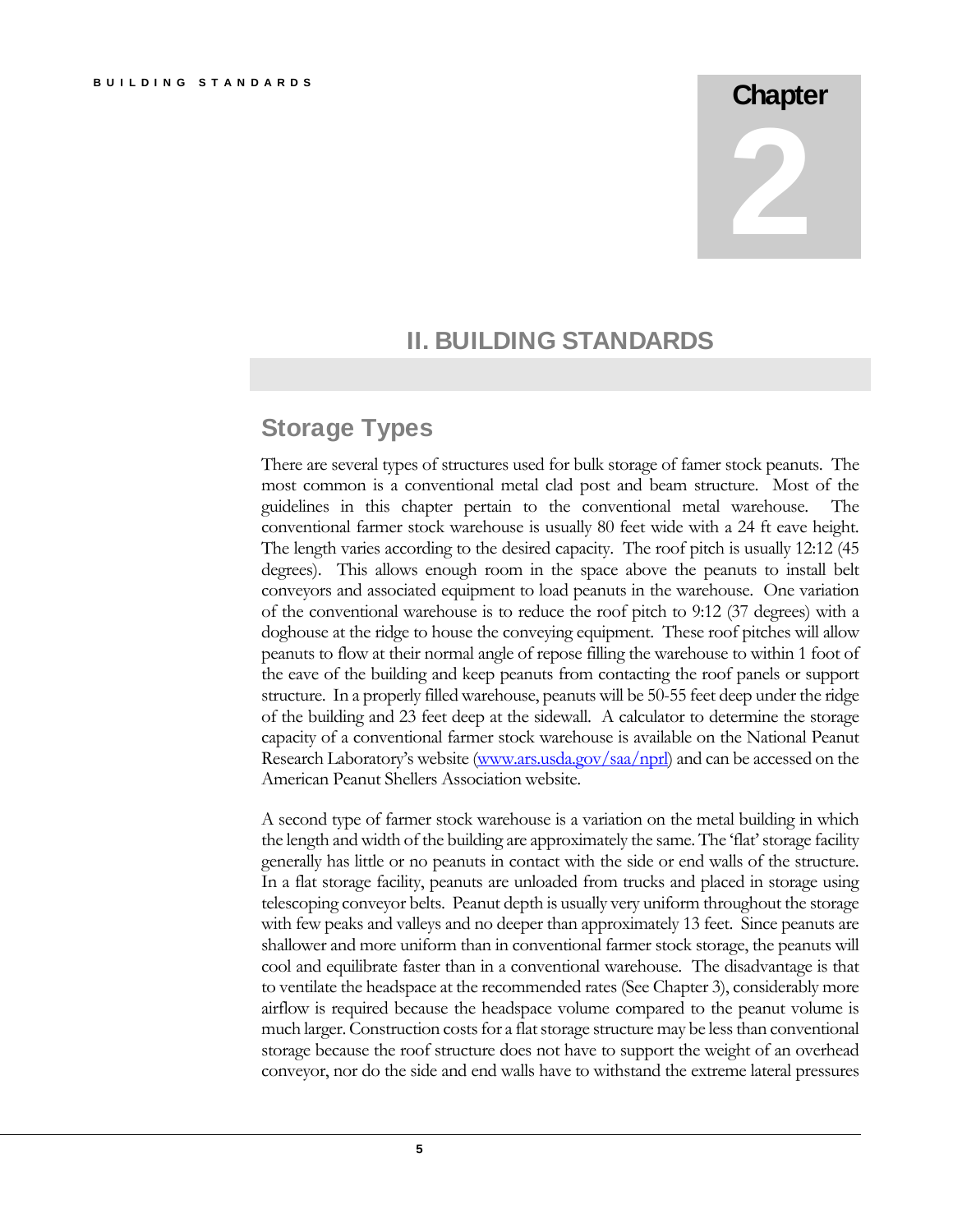exerted by peanuts in a conventional warehouse. Many flat storage structures are constructed so that trucks can be loaded and/or unloaded inside the building, allowing for loading/unloading during inclement weather.

A third type and fairly recent storage type is the monolithic concrete dome. It is a structure constructed in layers from the outside in. A vinyl skin is inflated into a hemispherical shape. High density polyurethane foam insulation is applied to the inside of the inflated vinyl skin. Steel reinforcing bar is tied to the foundation inside the foam insulation, and concrete is sprayed on in thin layers until the design thickness is achieved. Peanuts are typically loaded into the dome through a single spout located in the center of the dome. Peanuts are approximately 65-70 feet deep at the center. This makes it imperative that the aeration system be designed to fully aerate the pile by pulling air in through the inlets and down through the peanuts (See Chapter 3). The dome is much easier to maintain, sanitation is easier and less time consuming, and less time is required to seal the structure prior to fumigation. However, it is imperative that all peanuts be cleaned prior to loading because peanuts are usually loaded through a single opening at the center of the dome. Foreign material and loose shelled kernels will be concentrated directly underneath the opening and will severely restrict air movement.

The following comments generally apply to all three types of farmer stock storage structures.

#### Farmer Stock Warehouse Construction

- 1. Make sure all closure strips are installed correctly so that screws secure the strips.
- 2. Assemble putty tape on all laps.
- 3. White reflective roof and sidewall surfaces reduce heat inside the warehouses. This reduces deterioration of product and insect contamination.
- 4. Seal around shrouds on fans to prevent short-circuiting of air.
- 5. Use cushioned deadhead boxes on spouting. Install platforms to allow for maintenance.
- 6. Use belt conveyor in top of warehouse, with tripper, to load warehouse.
- 7. Put a concrete slab apron large enough to accommodate loading equipment at entrance doors to work on with loader, extending outward a minimum of 20 feet from each door.
- 8. Make all doors, hoods, fans, etc., accessible for sealing to fumigate.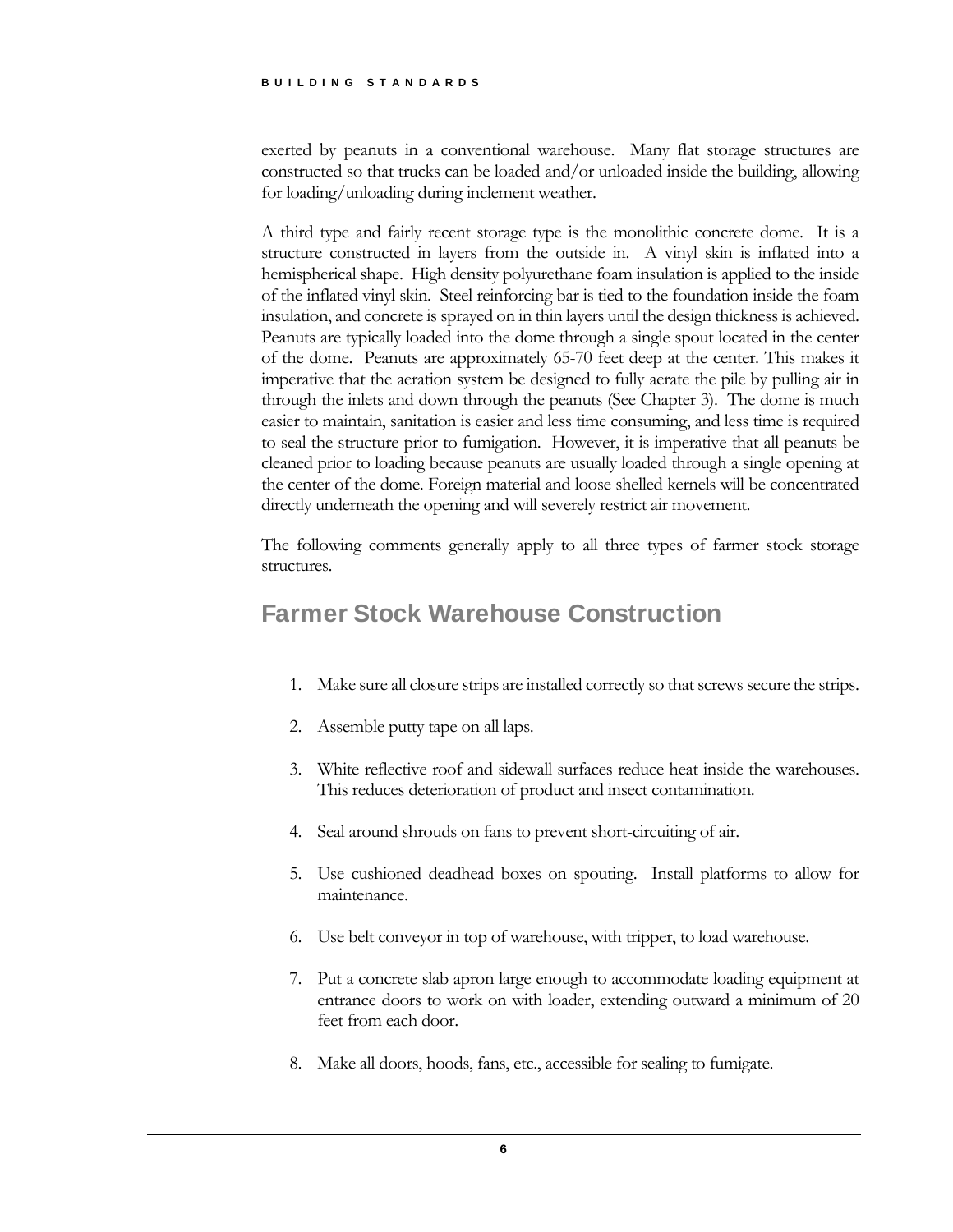- 9. Locate catwalk and belt in top of warehouse low enough to prevent overloading warehouse.
- 10. Incorporate cleaners and/or dirt screens to clean peanuts going into warehouse.
- 11. All wiring should be in conduit and on outside of building. No wiring should be between the wall and the stored peanuts. All lighting fixtures should be equipped with safety-type light bulbs.
- 12. Roof pitch of 12/12 will improve ventilation. Caution should be taken against over filling. A 12/12-roof pitch will allow for the elimination of a **doghouse**. A 9/12-roof pitch requires a doghouse in order to adequately fill.

#### Double Roof Warehouse Construction

#### CONCEPT

The addition of a second roof on a mechanically ventilated farmer stock warehouse provides a solution to a leaking roof as well as the advantage of stabilizing temperature variations within the warehouse. The costs associated with retrofitting a warehouse with a second roof can many times be less than replacing deteriorated roof sheets.

By spacing a second sheet of metal approximately two (2) inches above the existing sheet, and venting equally at the top and at the bottom to allow for a constant flow of air near ambient temperature, an insulating effect is created *(***Figure 1***)***.** The type purlin used should be such that upward airflow will not be restricted between the roof sheets. A thermal barrier is created by the air between the roof sheets, and a 15-20 degree temperature reduction within the warehouse is not unusual.

Venting so that outlet space at the top is at least equal to inlet space at the bottom is essential. A residential-type continuous ridge vent should be used on warehouses without doghouses (**Figure 2**). A warehouse with a doghouse should use a transition flash at the top to allow for adequate airflow (**Figure 3**). For a warehouse with a double wall doghouse, the transition should be the outer wall (**Figure 4**).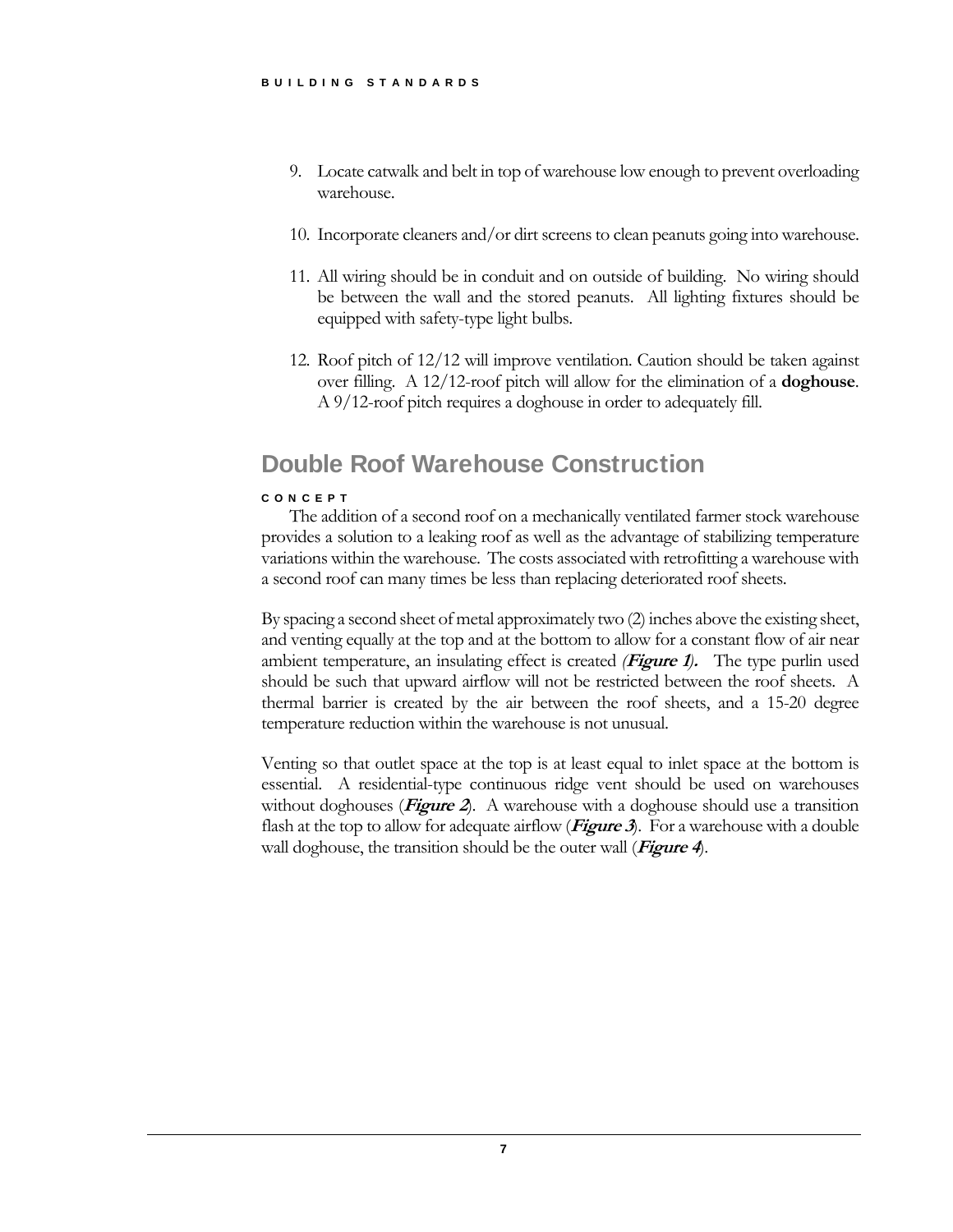#### ADVANTAGES

A number of advantages are created with the installation of a double roof:

- 1. Condensation is reduced or eliminated due to the insulating effect.
- 2. Insect pressure is reduced due to lower inside temperatures during times of warm weather.
- 3. Leaks can be eliminated more effectively than with roof coatings and at less cost than replacing old roof sheets.

*Note Additional information may be obtained from the USDA National Peanut Research Laboratory in Dawson, Georgia.*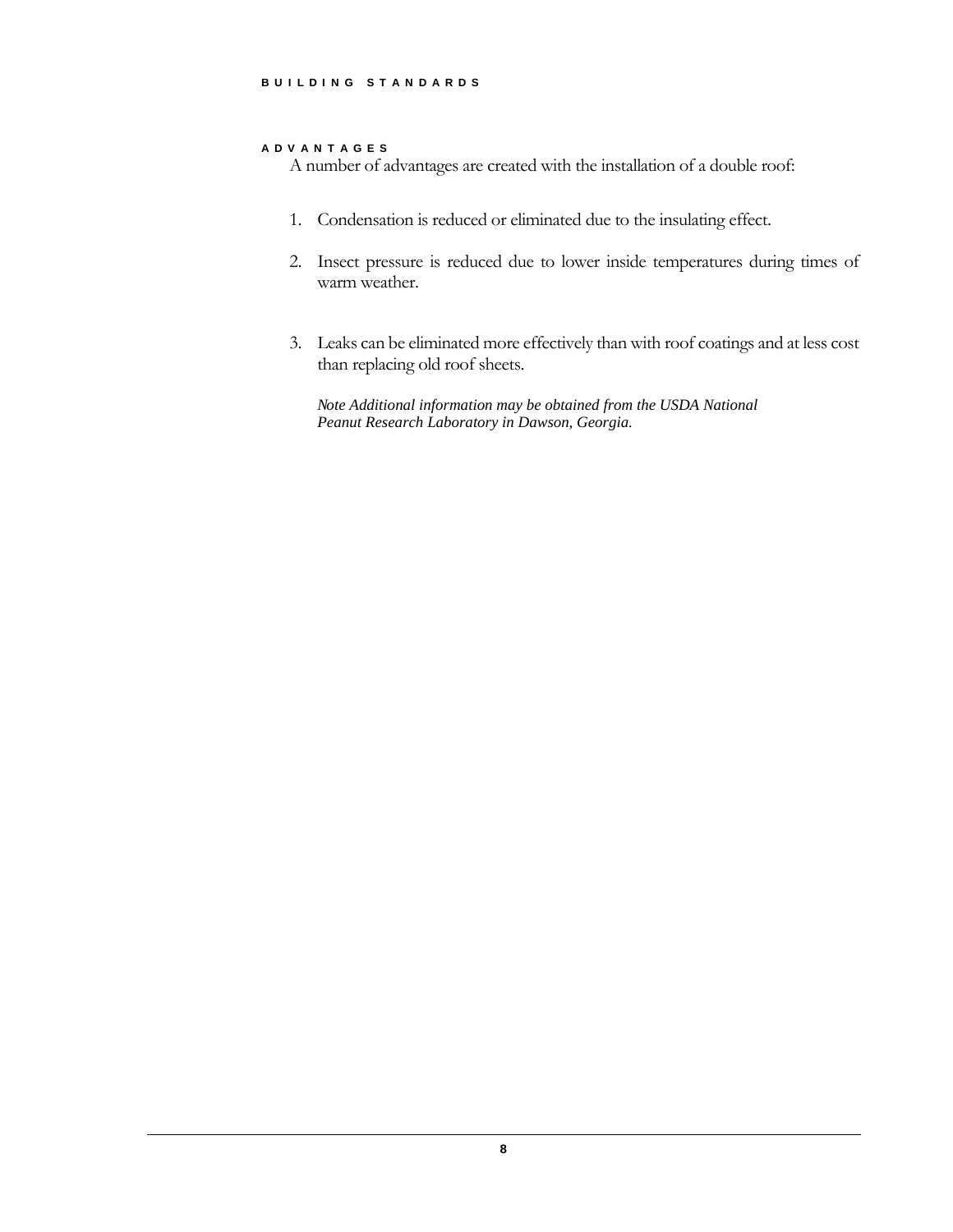# Figure 1.

# **Sheeting Detail of Double Roof**



# SHEETING DETAIL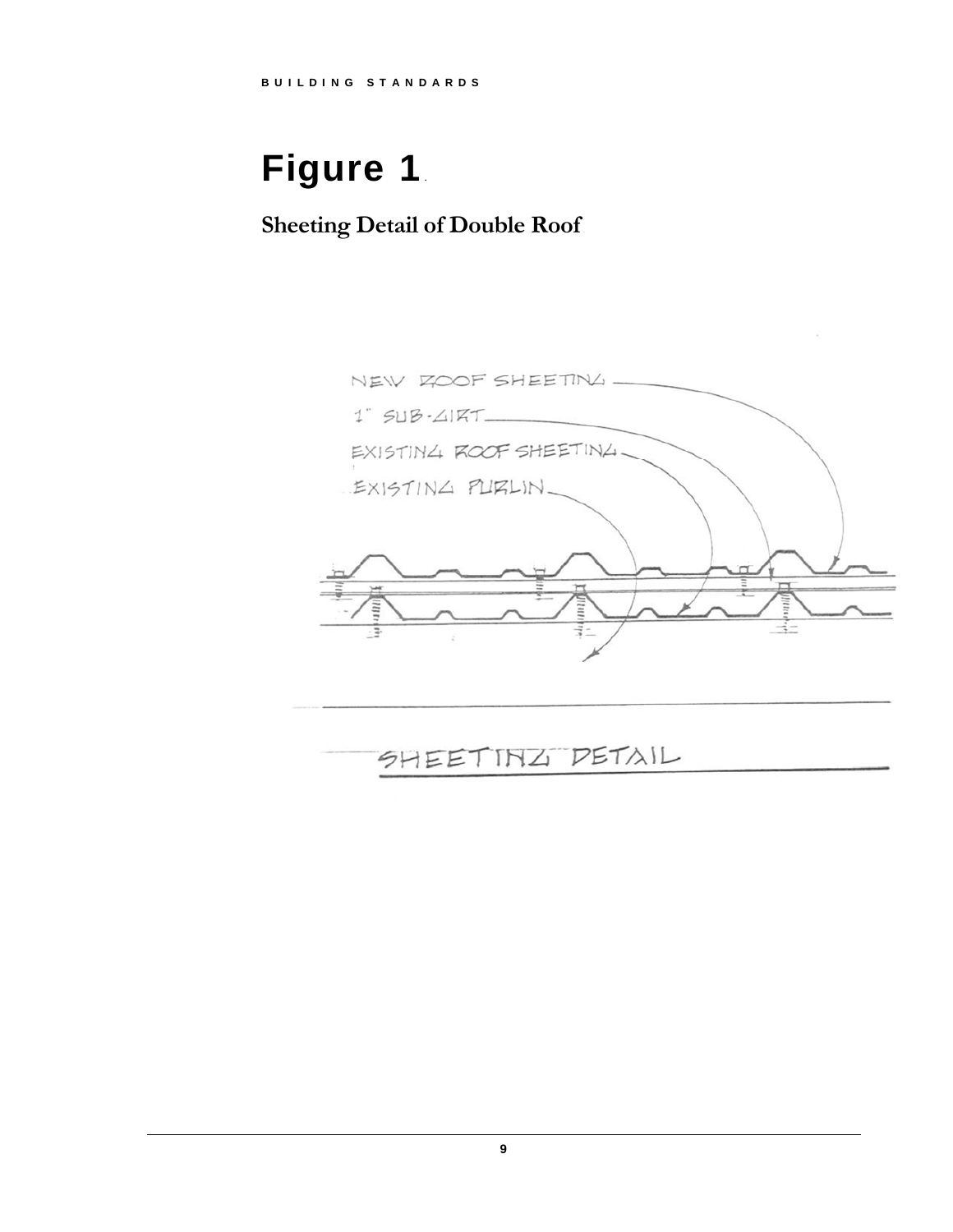# Figure 2. **Continuous Ridge Vent of Double Roof**

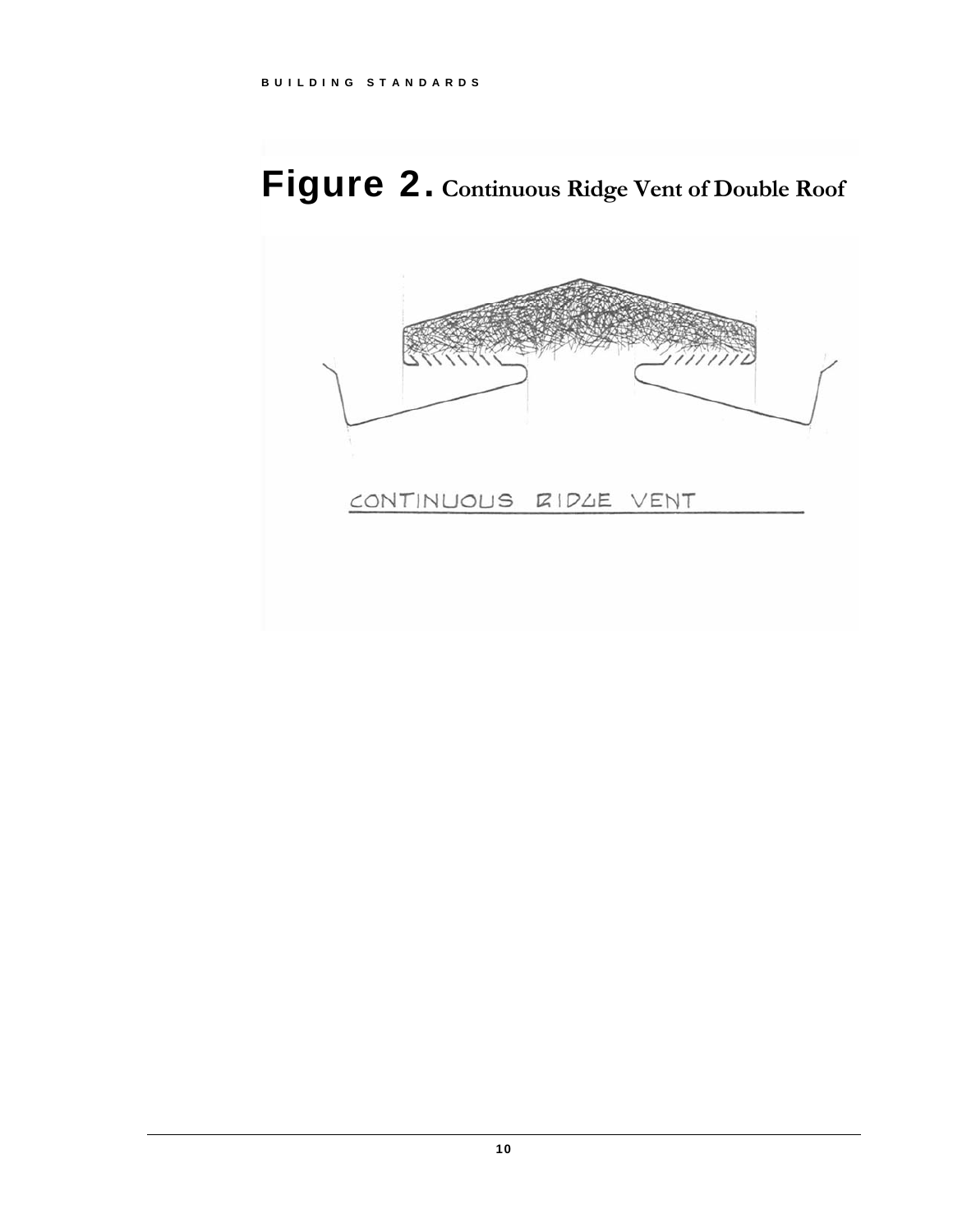# Figure 3.

**Roof/Doghouse Transition**

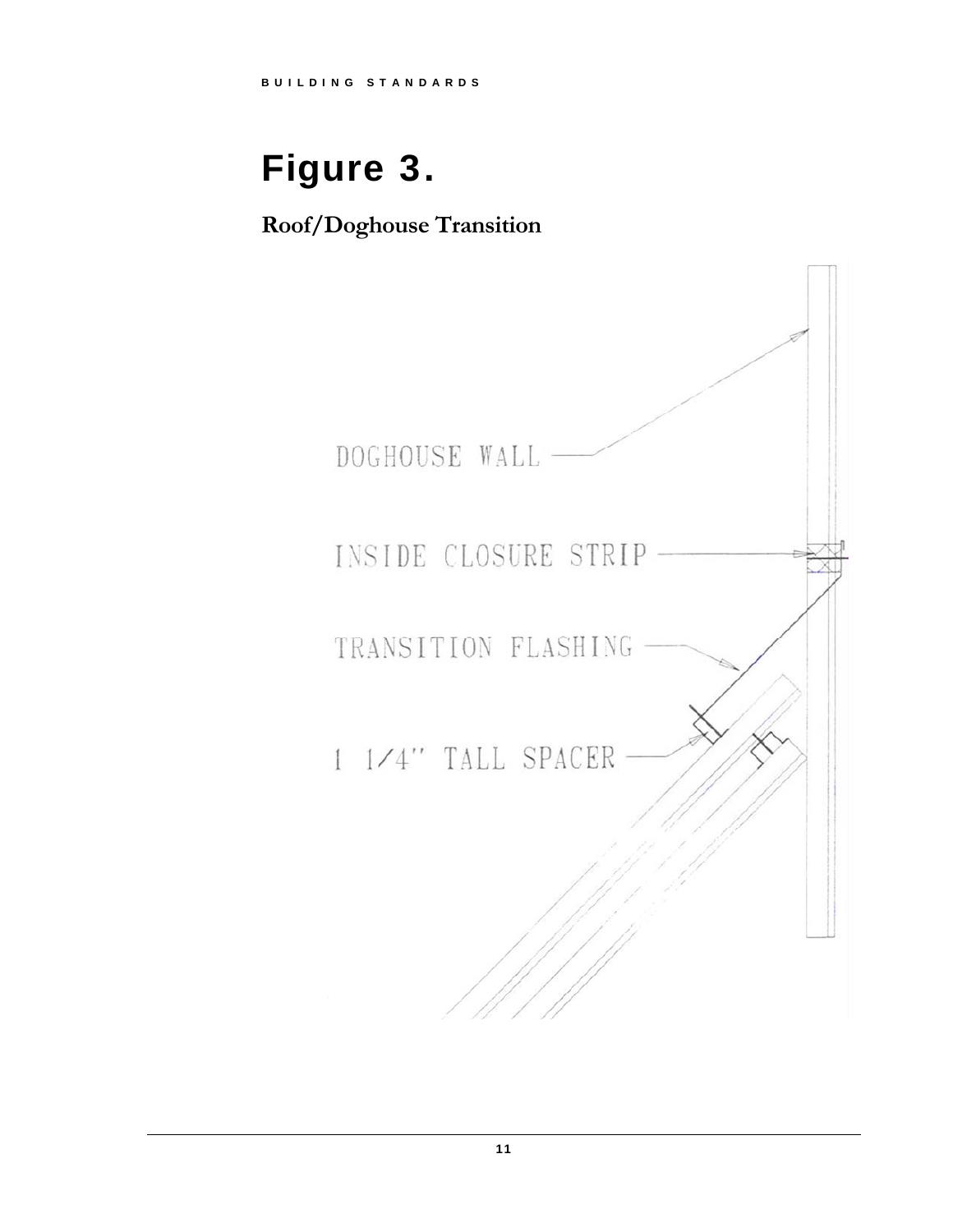# Figure 4.

**Roof/Doghouse Transition - Double Wall** 

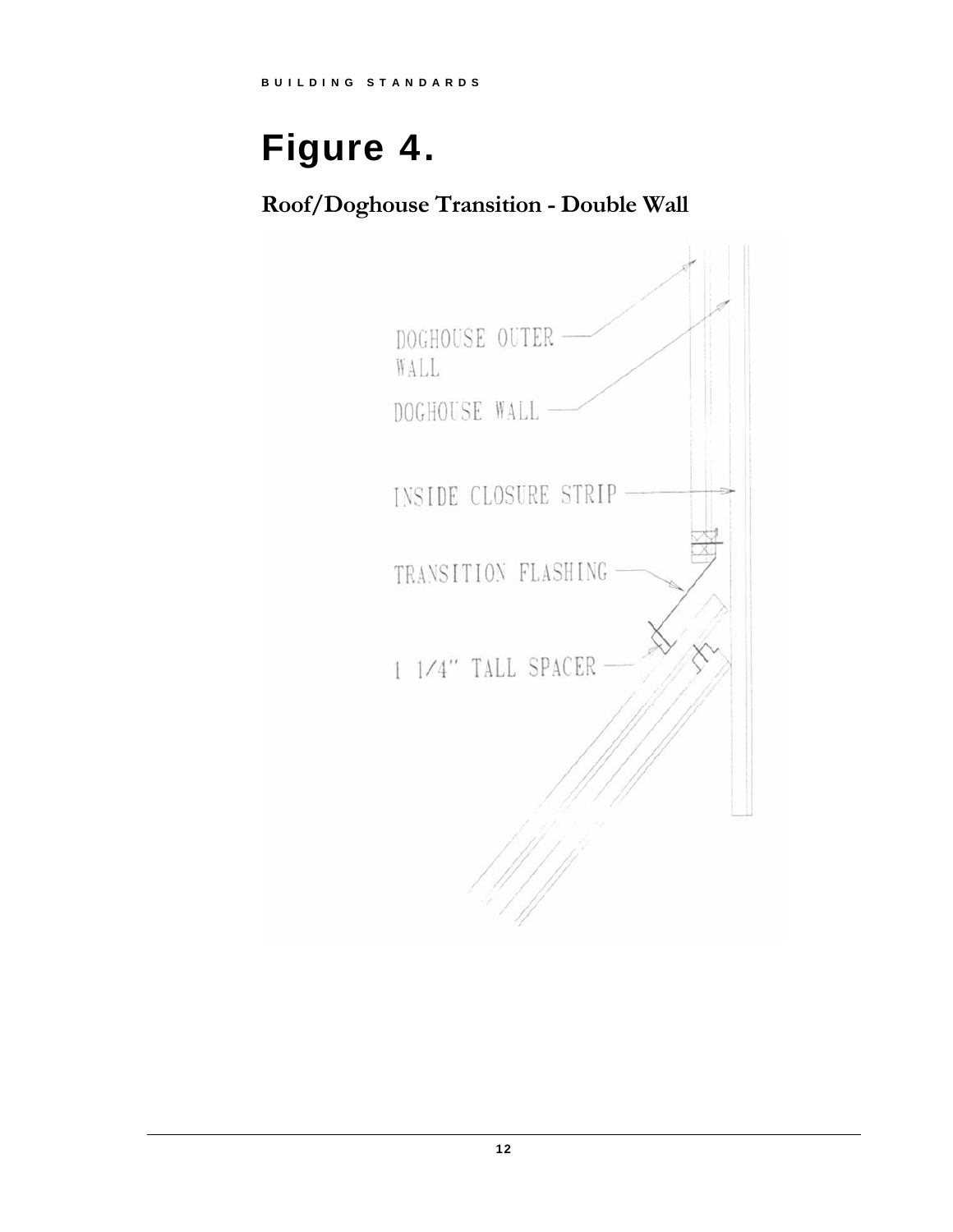# **Chapter** 3

#### III. WAREHOUSE VENTILATION AND AERATION

#### **Introduction**

Farmer stock peanuts are loaded into the storage structure shortly after curing and will continue to lose moisture and heat until they have reached equilibrium with their storage environment. The average moisture content of farmer stock peanuts is 8-9% when graded, and under typical weather conditions, will equilibrate to between 5 and 7% moisture. For a 5000 ton warehouse, that means that between 54 and 210 tons (13,700 and 53,700 gallons) of water must evaporate from the peanuts and be removed from the warehouse without condensing on the structure.

The purpose of a warehouse ventilation and/or aeration system is to remove the excess heat and moisture that leaves the peanuts from the structure with minimal condensation on the structure. An aeration/ventilation system that is properly designed and operated will not only remove the excess moisture, but cool the peanuts to a point where insect activity is minimized throughout the storage period.

A ventilation system is the part of the warehouse equipment and structure designed to remove the excess heat and moisture from the peanuts by pulling outside air through the headspace, the air above the peanuts and below the warehouse roof, and exhausting the moisture and heat laden air to the outside. This can be achieved by mechanically forcing air through the headspace or by relying on the natural tendency for warm air to rise. Both systems can work satisfactorily if designed properly.

An aeration system is a mechanical system designed to force air through the peanut mass absorbing moisture and heat as it goes, then exhausting to the outside. The aeration system can be designed to operate in conjunction with the headspace ventilation system or designed as the sole means of removing excess heat and moisture.

Design and operating guidelines are provided for mechanical and natural ventilation and aeration systems in the sections that follow.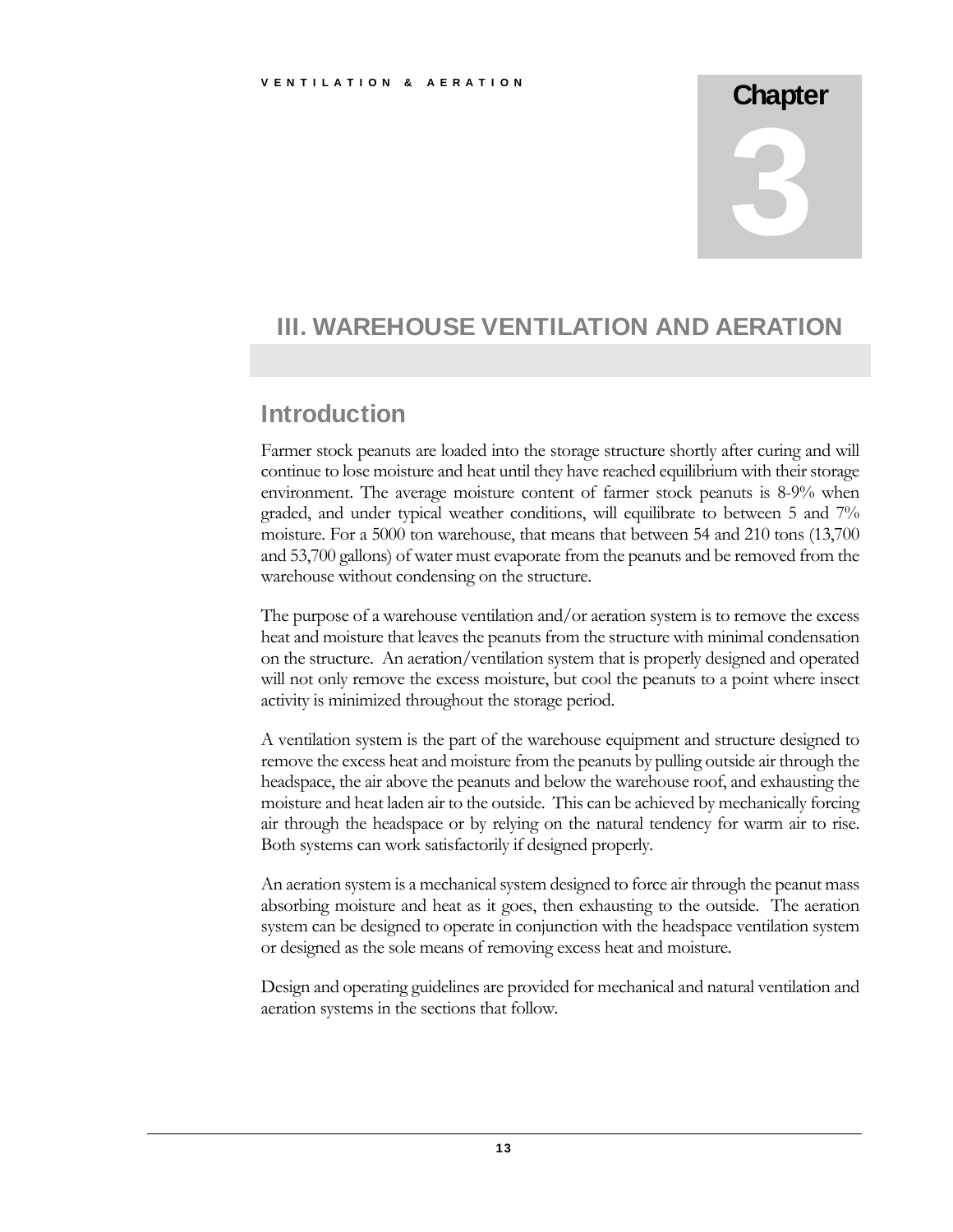#### Natural Ventilation

Naturally ventilated warehouses can be effective. However, insect controls through timer-released insecticide applications are less effective. Fumigation is also more difficult in naturally ventilated warehouses.

Generally, on a naturally ventilated warehouse, the inlet area at the eaves should be one (1) square foot per linear foot of warehouse, one half on each side. The exit area in the ridge should equal the inlet area.

Most naturally ventilated warehouses have been retrofitted with mechanical ventilation systems.

#### Mechanical Ventilation

The following guidelines on mechanical warehouse ventilation were developed in consultation with experts on the subject and with a review of available research. The field application of the research does not guarantee the achievement of optimum ventilation, but is simply a good method to realize that goal. The following guidelines were developed for a farmer stock warehouse filled to capacity. The ventilation system may not adequately control moisture and heat in the headspace if the warehouse is only partially filled.

Fans should be capable of exchanging the overspace or headspace air once every 2 to 3 minutes.

The velocity of the air through the inlets should not exceed 1,000 feet per minute (fpm). Ideally air entering the warehouse should not exceed 800 fpm to prevent water from entering the warehouse (**See Figure 5**).



 **Figure 5.** Amount of water carried into a test structure at various inlet air velocities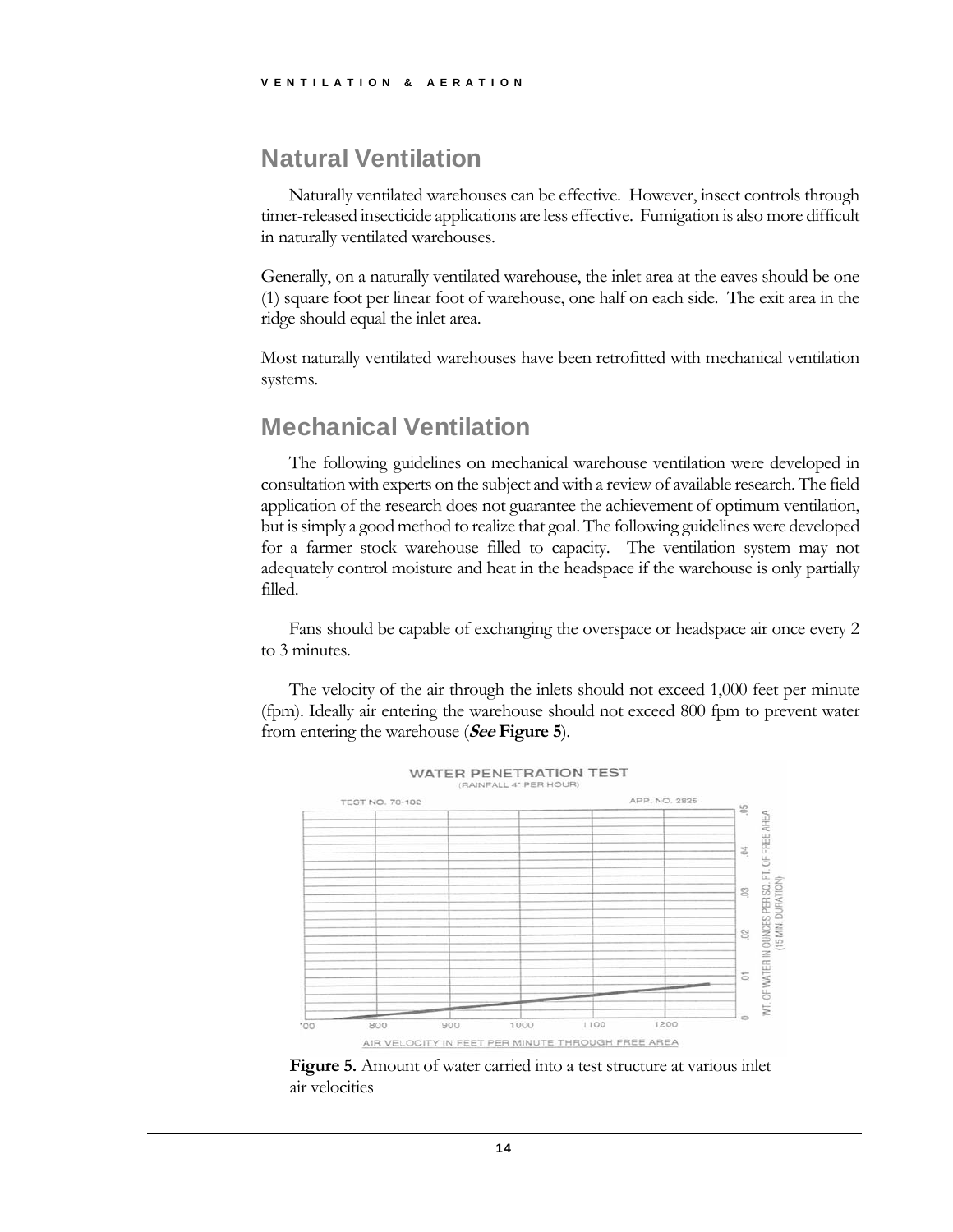#### VENTILATION & AERATION

Fans should be located as high as reasonably possible in the gable, preferably in the leeward gable. Inlets should be located above the fill line for the warehouse in the gable opposite the fans. Some inlets (totaling 10-20% of inlet area) should be installed under the eaves and adjacent to bin walls at the inlet gable for good airflow across the peanut surface.

From a practical standpoint, the ventilation fans should run continuously while peanuts are in the warehouse, except when fogging or fumigating with chemicals labeled for use in farmer stock warehouses. However, if proper temperature and humidity sensors are used to determine dew point conditions, they should take preference in controlling fan operation after excess heat and moisture have been removed.

Generally, warehouses should be filled to within 1 foot of the roof at the eaves. DO NOT OVERFILL. Under no circumstances should the peanuts cover any inlet vents at this level as this will diminish the performance of the ventilation system.

All openings in the warehouse (seams, holes, etc.) not specifically used as inlets should be sealed, especially where they will short-circuit the air to the fans. From a ventilation standpoint, this is not necessary at the inlet end of the warehouse. Any openings may, however, present problems with insects and water entering or when fumigating the warehouse.

All inlets should be covered with  $\frac{1}{2}$ " hardware cloth to prevent the entry of large insects and birds. Lower mesh size may restrict airflow.

Hooded vents will normally be used instead of louvers because of less air restriction, ease of sealing during fumigation, better water exclusion, and lower maintenance.

Belt slippage on ventilation fans is a common and serious problem, often resulting in a 50 to 75% reduction in airflow. This situation frequently occurs with minimal visual or audible indication of slippage, and requires the routine use of a tachometer to verify actual fan speed.

Whenever selecting a new fan drive or replacement belt, it is necessary to ensure that the sheave sizes and belts match. For instance, the drive sheave on the motor should match the sheave on the fan. If the drive motor has a B-sized sheave, then the fan sheave and the belt should also be a Type B. A Type "BX" belt will stretch less than a Type "B". Direct drives are available and eliminate the need for monitoring and replacing belts.

Replacing existing gravity louvers with hoods is suggested. If the louvers are utilized, care should be exercised to ensure sufficient free area is achieved. Once the needed free area for the opening is calculated, it should be determined that the louvered vent to be used provides the required amount of free area in square feet. The manufacturer specifications for the selected louver will provide amount of free area provided. The method for calculating required vent inlet space follows later in this chapter. It is also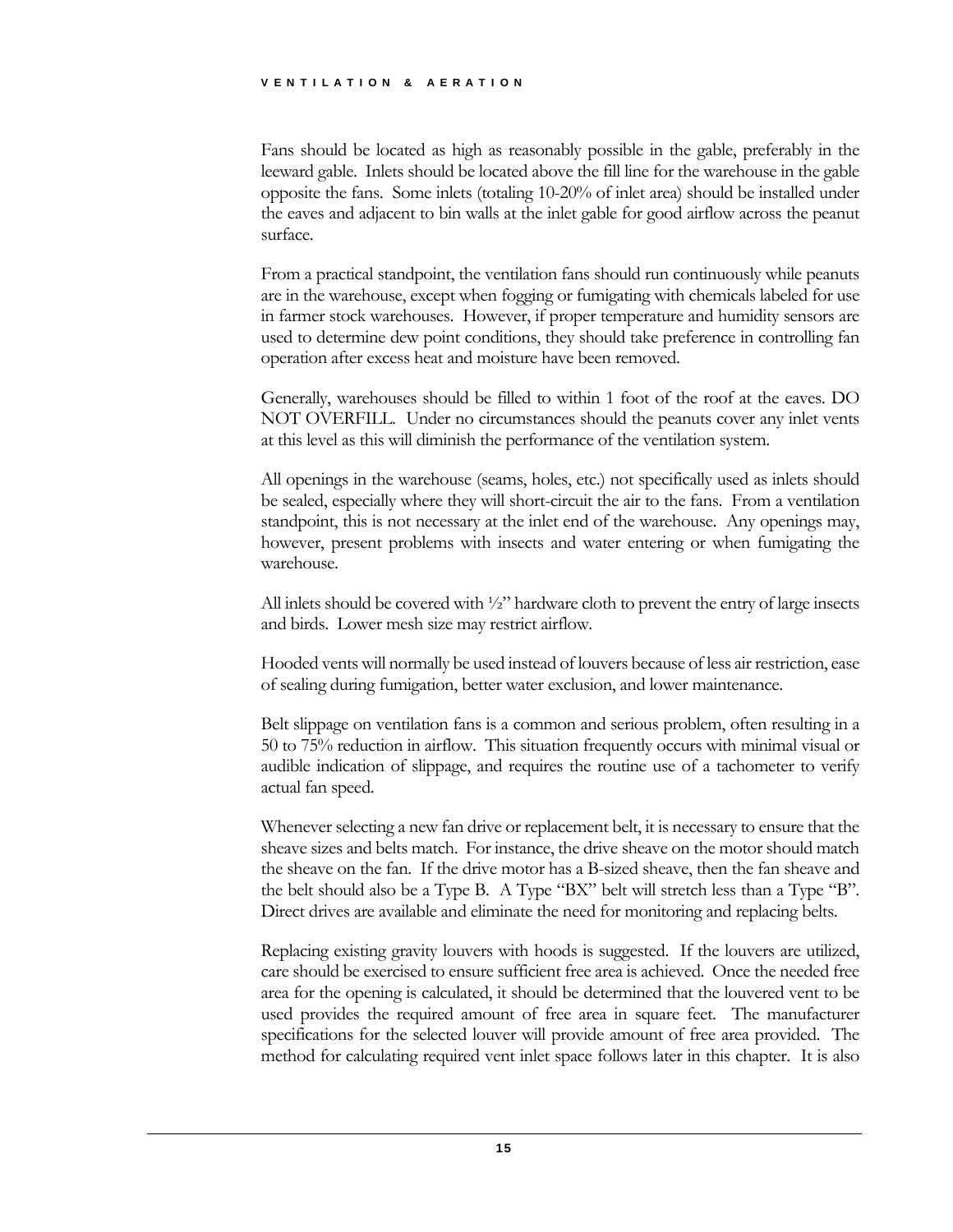provided in the online ventilation calculator provided by the USDA, ARS, National Peanut Research Laboratory (Butts, 2004) at www.ars.usda.gov/saa/nprl.

In some cases, 45-degree hoods will be used to cover fan exhaust areas. A 90-degree hood can be used to reduce the possibility of rain blowing into the warehouse, but fan cfm (cubic feet per minute) must be increased to compensate for restricted airflow. 90 degree hoods should always be used to cover vent inlet areas to exclude water droplets from entering.

Generally, the entire ridge and all ridge vents should be sealed if the warehouse is mechanically ventilated. While the ridge vents at the inlet end of the warehouse may be used as inlets, they must be sealed whenever the warehouse is fumigated.

#### Calculating Mechanical Ventilation Requirements

The ventilation requirements are based on the headspace or overspace volume which is the difference between the total peanut volume stored in the warehouse and the total warehouse volume.



**Figure 6.** Typical farmer stock warehouse section for example calculations.

The following is an example calculation for a conventional warehouse that has a width (W) of 80 feet, a length (L) of 200 feet, an eave height ( $H_{\text{cave}}$ ) of 24 feet and a 12:12 (45°) roof pitch. We will first calculate the height of the roof peak above the eave  $(H_{\text{roof}})$ .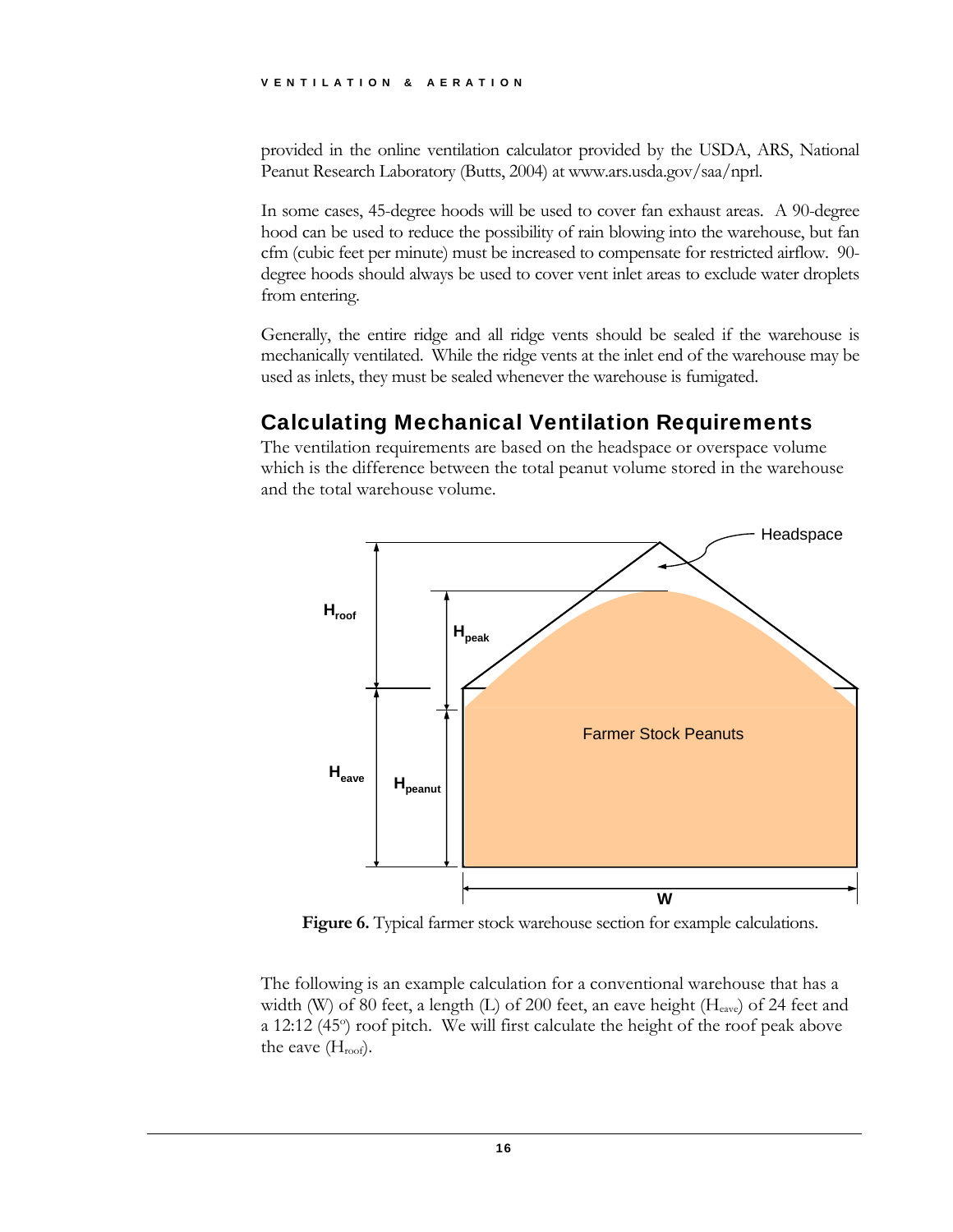$$
H_{\text{roof}} = \frac{1}{2} \times W \times \text{Roof} \text{Pitch} = \frac{1}{2} \times 80 \times \frac{12}{12}
$$

$$
H_{\text{roof}} = 40 \text{ ft}
$$

The total warehouse volume  $(V_{\text{warehouse}})$  is found by adding the volume below the eave and the volume above the eave.

$$
V_{\text{warehouse}} = (L \times W \times H_{\text{eave}}) + (\frac{1}{2} \times L \times W \times H_{\text{roof}})
$$
  
= (200 x 80 x 24) +  $\frac{1}{2}$  x 200 x 80 x 40  
= 384,000 + 320,000  
= 704,000 ft<sup>3</sup>

The next step is to calculate the height of the peanut pile peak  $(H_{peak})$  above the sidewall fill level. The angle of repose of peanuts is between 30 and 33°.

$$
H_{\text{peak}} = \frac{1}{2} \times W \times \tan(31^{\circ}) = 40 \times 0.6494
$$
  
= 24 ft

The peanuts should be no higher than 1 foot below the eave on the sidewall, therefore

 $H_{\text{peanut}} = 23$  ft. The peanut volume ( $V_{\text{peanut}}$ ) is the sum of the volume from the sidewall depth and the peanuts above the sidewall to the peak.

$$
V_{\text{peanut}} = (L \times W \times H_{\text{peanut}}) + (\frac{1}{2} \times L \times W \times H_{\text{peak}})
$$
  
= (200 x 80 x 23) + (\frac{1}{2} \times 200 \times 80 \times 24)  
= 368,000 + 192,000  
= 560,000 ft<sup>3</sup>

As stated above, the headspace volume ( $V_{\text{headspace}}$ ) is the difference between the warehouse volume and the peanut volume.

$$
V_{\text{headspace}} = V_{\text{warehouse}} - V_{\text{peanut}}
$$
  
= 704,000 - 560,000  
= 144,000 ft<sup>3</sup>

The airflow, in cubic feet per minute (cfm), to exchange the headspace volume once every two minutes is calculated by:

$$
cfm = V_{\text{headspace}} \div 2 = 144,000 \div 2 = 72,000 \text{ cfm}
$$

The total open inlet area needed is:

$$
Inlet Area = \frac{72,000 \text{ cfm}}{800 \text{ fpm}} = 90 \text{ ft}^2
$$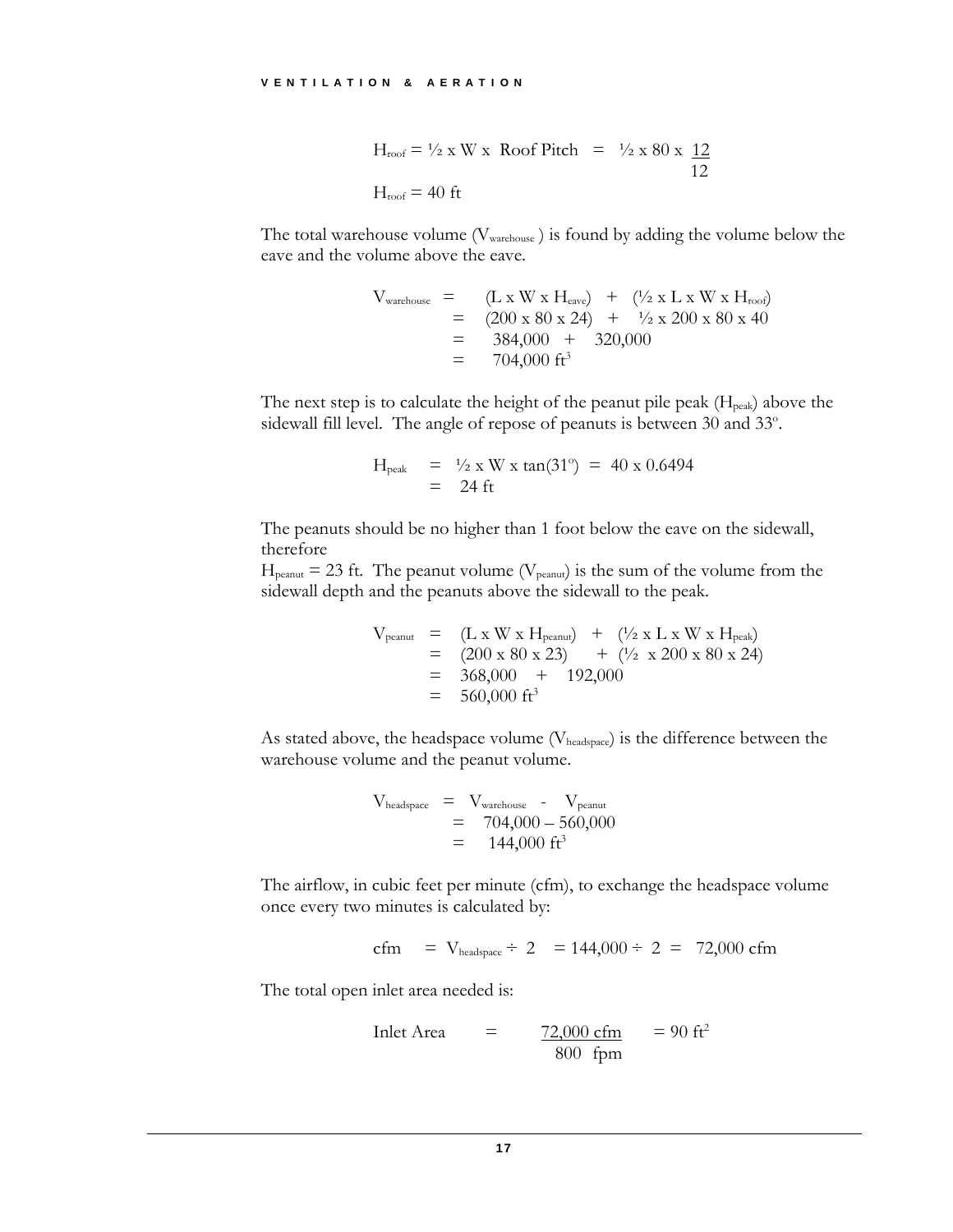Approximately 10% of the inlet area, or  $9 \text{ ft}^2$ , should be installed at the eaves on the end of the warehouse opposite the fans. If louvered vents are used, refer to the manufacturer's literature to obtain the free area provided by the vents to ensure there is adequate inlet space. As stated previously, the louvered vents are less efficient than hooded inlets with ½" mesh screen.

These calculations for headspace ventilation would apply to conventional warehouses as shown in the example that are filled to capacity. More problems may occur in partially filled warehouses due to the larger headspace volume. The headspace ventilation requirements for flat storage would be similarly determined by calculating the empty warehouse volume, the volume of peanuts stored, then subtracting the peanut volume from the warehouse volume to determine the volume of the headspace.

When selecting fans for warehouse ventilation, select the fans based on airflow (cfm) provided by the fans at 0.25 inch static pressure. Refer to **Table 1** for typical fan data provided by exhaust fan manufacturers.

| Fan              |       |       |       | Static Pressure (inches of water) |       | Motor Horsepower |                    |                           |
|------------------|-------|-------|-------|-----------------------------------|-------|------------------|--------------------|---------------------------|
| Diameter<br>(in) | 0.125 | 0.250 | 0.375 | 0.500                             | 0.625 | 0.750            | Fan Speed<br>(rpm) | (Motor speed=1725<br>rpm) |
|                  | 13200 | 11250 | 8250  | 3900                              | 2350  |                  | 600                | 1.5                       |
|                  | 14800 | 1330  | 10700 | 8200                              | 4100  | 2600             | 660                | $\overline{c}$            |
| 36               | 17400 | 16300 | 14650 | 12500                             | 10200 | 6000             | 760                | 3                         |
|                  | 20600 | 19800 | 18800 | 17400                             | 15200 | 13600            | 890                | 5                         |
|                  | 17900 | 16200 | 13000 | 10000                             | 8100  | 6600             | 565                | $\overline{2}$            |
| 42               | 20700 | 19600 | 17600 | 14400                             | 11800 | 9900             | 645                | 3                         |
|                  | 24900 | 24100 | 23000 | 21400                             | 18900 | 16100            | 765                | 5                         |
|                  | 28700 | 2811  | 27300 | 26300                             | 24800 | 22800            | 875                | 7.5                       |
|                  | 25100 | 23400 | 21400 | 15000                             | 9800  | 5000             | 535                | 3                         |
| 48               | 29800 | 28400 | 27000 | 25200                             | 21800 | 15000            | 625                | 5                         |
|                  | 34500 | 33500 | 32300 | 31100                             | 29700 | 27700            | 720                | 7.5                       |
|                  | 38400 | 37500 | 36800 | 35400                             | 34200 | 32900            | 795                | 10                        |
| 54               | 33500 | 31400 | 28400 | 21500                             | 14400 | 10300            | 495                | 5                         |
|                  | 38400 | 36900 | 34500 | 32100                             | 26400 | 19100            | 565                | 7.5                       |
|                  | 43100 | 41400 | 39600 | 37500                             | 34900 | 29000            | 620                | 10                        |
|                  | 49600 | 48300 | 46300 | 44100                             | 43300 | 40600            | 710                | 15                        |
| 60               | 46400 | 44100 | 41400 | 37500                             | 30500 | 19600            | 505                | 7.5                       |
|                  | 51100 | 48500 | 46300 | 43400                             | 39000 | 32800            | 550                | 10                        |

**Table 1.** Performance data for typical exhaust fan used to ventilate farmer stock warehouse headspace.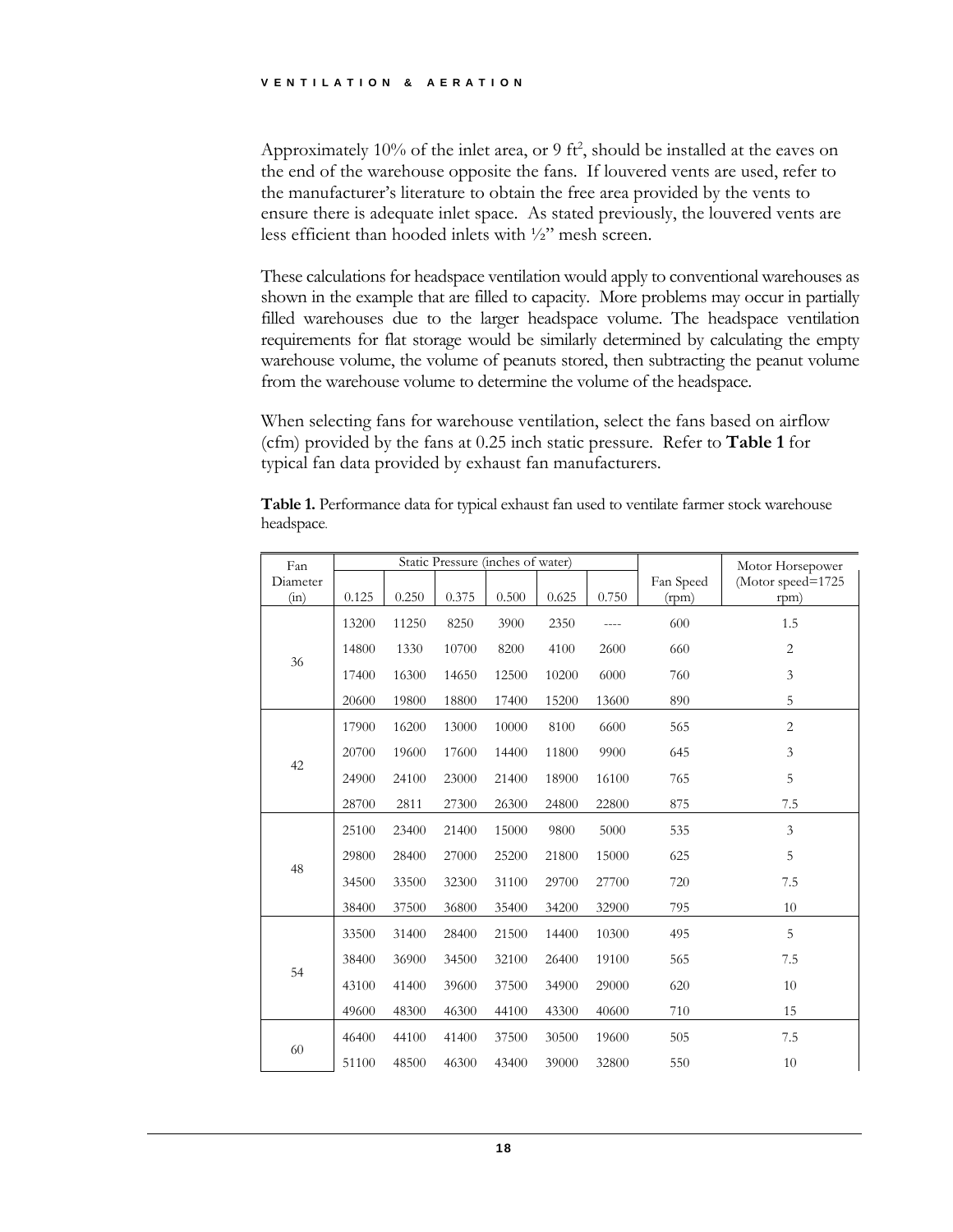| 59200 |       |      |                   | 57400 56000 53400 50900 48200 | 635 |  |
|-------|-------|------|-------------------|-------------------------------|-----|--|
| 63100 | 61600 | 6000 | 58200 56100 53700 |                               | 675 |  |

The ratio of horsepower to CFM varies greatly within fan types and sizes. A comparison of 42" and 48" commercial, medium and high volume fans reveals CFM per horsepower ranges from 3,750 CFM/hp to 10,300 CFM/hp. This is especially important because of the much higher electricity cost to operate the less efficient fan. Generally, low and medium volume fans deliver more airflow per horsepower than high volume fans and can lower energy costs by as much as several hundred dollars per warehouse per month.

#### Calculating Approximate CFM of Existing Fans

To estimate the airflow delivered by an existing fan, it will be necessary to locate the fan performance data. This can be obtained by reading the fan model number from the fan name plate on the fan housing. Fan performance data is available from the manufacturer for the fan model installed. Other data required from the field is the fan diameter, motor speed ( $RPM<sub>motor</sub>$ ), motor pulley diameter ( $D<sub>motor</sub>$ ), and fan pulley diameter  $(D<sub>fan</sub>)$ . Calculate the ratio of the fan pulley diameter to the motor pulley diameter.

Ratio = 
$$
D_{fan}/D_{motor}
$$

Calculate the fan speed  $(RPM<sub>fan</sub>)$ 

$$
RPM_{fan} = RPM_{motor}/Ratio
$$

Using the fan diameter and the fan speed, locate the approximate CFM from the fan chart (See Table 1).

As an example, a 54" with a 9" diameter pulley is driven by 1745 rpm motor with a 3" drive pulley. The ratio is calculated as:

Ratio = 
$$
D_{fan}/D_{motor}
$$
 =  $9/3$  = 3

The fan speed is:

 $RPM_{fan}$  =  $RPM_{motor}/Ratio$  = 1745 rpm /3  $RPM<sub>fan</sub> = 582$  rpm

A 54" fan shown in **Table 1** shows fan speeds at 565 and 620. The airflow at 0.25 inches static pressure at 565 and 620 rpm is 36,900 and 41,400 cfm, respectively. Interpolating between these two airflow rates, the airflow at 582 rpm is approximately 38,300 cfm.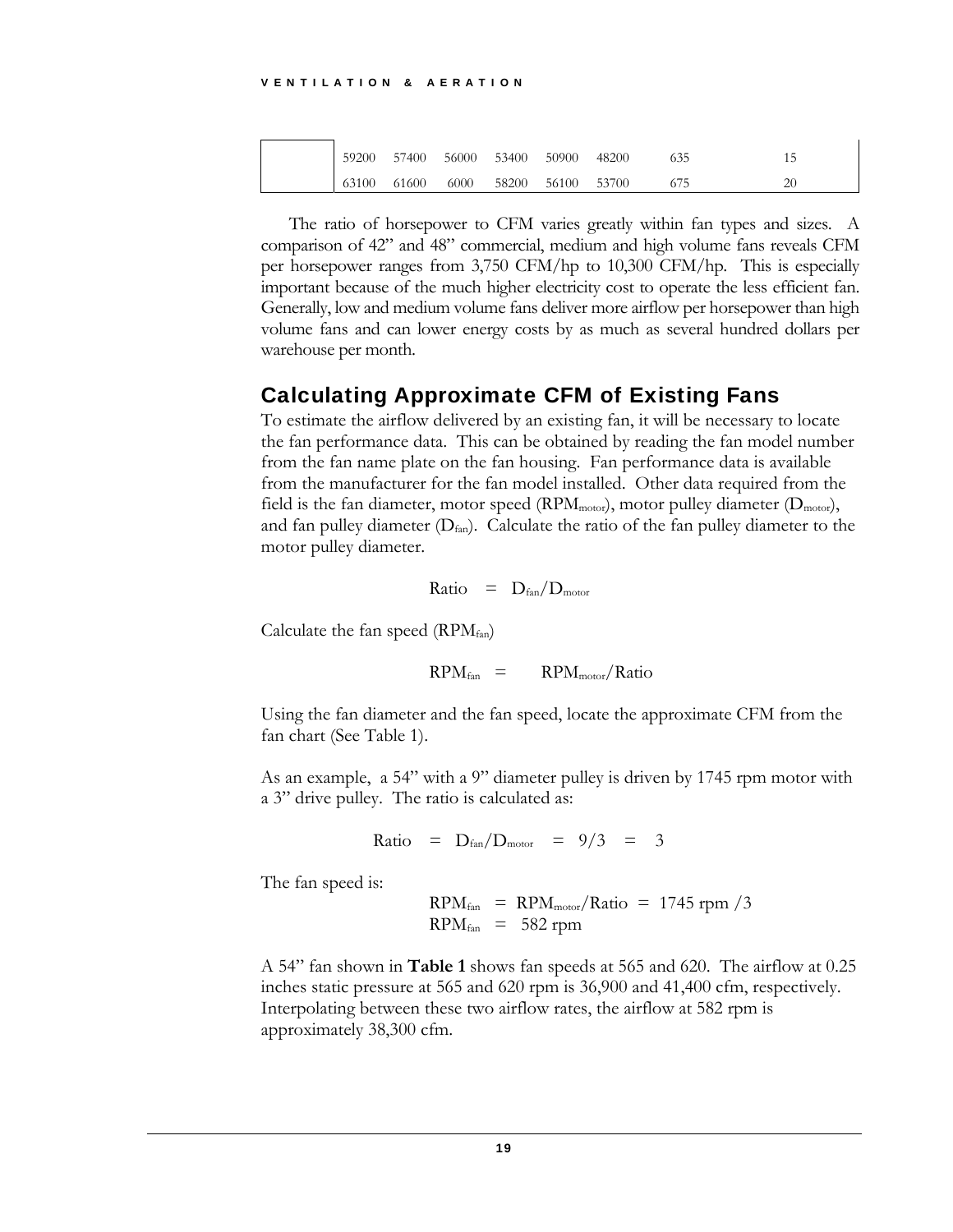## Warehouse Aeration

Aeration systems have the same purpose as a headspace ventilation system: to control the heat and moisture in a bulk stored product. Cottonseed warehouses are typically aerated using evenly spaced tunnels in or on the storage structure floor (Wilcut *et al.*, 2008). Blankenship *et al.* (2000) conducted studies using aeration in a 10,000 ton warehouse in west Texas. Automated controls were used to manage fan operation based on the relative humidity of the outside air. In this study, shrinkage due to excessive moisture loss was less two out of three years normally observed in the southwestern U.S. (Smith and Butts, 1995)

Aeration systems for farmer stock warehouses is a fairly recent addition to the tools used to manage farmer stock storage. An aeration system design depends on how the system is intended to be used in managing the temperature and moisture of the peanuts in storage. The recommendations contained in this section are based on research partially funded by the American Peanut Shellers Association (Blankenship *et al.*, 2000; Butts *et al.,* 2006).

# Aeration System Design

Farmer stock warehouse aeration systems may be designed and operated in one of two ways. The first system is designed to pull ambient air in through inlets located in the headspace and down through the peanuts. In this scenario, there is no headspace ventilation system and should be operated throughout the storage period using an aeration controller responding to temperatures and humidity measured outside the warehouse and in the peanut mass. **The design airflow rate for this scenario is 10 cfm/ton**. This is the recommended aeration scenario for the domes used to store farmer stock peanuts.

Another type of aeration system may be designed and operated in conjunction with an existing headspace ventilation system. In this scenario, the fan and air duct system is designed and installed to force air up through the peanuts during loading and the initial cool down and equilibration of the peanuts in storage. This type of system **must** be operated with the headspace ventilation system running. As air is forced up through the peanuts, it becomes laden with heat and moisture. If the headspace fan is not operating, the moisture laden air will come in contact with the metal roof of the building which may be well below the dew point temperature of the warm moist air causing it to condense and drip back down on the peanuts.

The fan(s) are operated after the entire length of the duct is covered during the cooler parts of the day to facilitate cooling during loading. This aeration system is operated throughout loading until the peanuts have cooled, and then turned off and the fan intake sealed.

Typically in this system a single duct is installed directly beneath and parallel to the ridge of the building. Another duct arrangement is to install two ducts parallel to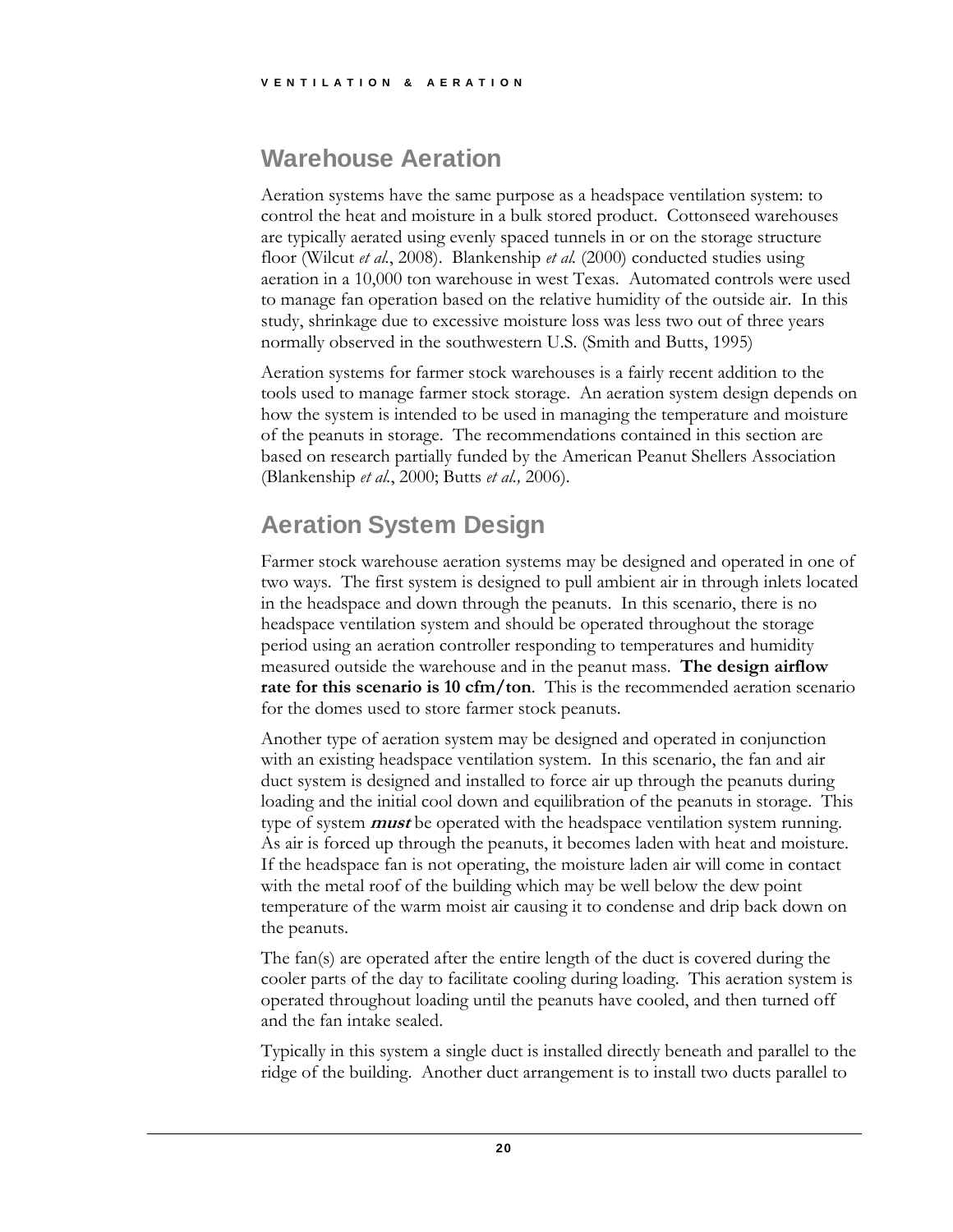the ridge of the building, but each offset from the centerline where they will be centered under the pile of peanuts loaded off each side of the tripper on the overhead conveyor. **The design airflow rate for this scenario is 3 cfm/ton per duct.** This scenario should ONLY be used in conjunction with a headspace ventilation system. If no headspace ventilation is available, then use the full aeration strategy discussed previously.

Aeration system specifications include airflow rates based on the amount of peanuts that can be stored in the warehouse, and the specifications of air distribution systems. The air distribution systems include the fans, motors, duct system, and inlet/outlet area. Aeration rates are based on the designed capacity of the warehouse. If the warehouse is partitioned, each bin should be aerated separately according to their individual storage capacity. Warehouse capacity can be calculated by multiplying the peanut volume calculated above by the peanut density (20 lb/ft<sup>3</sup> for runner peanut) then dividing by 2000 lb/ton. Warehouse capacity can also be determined using the online calculator (Butts, 2004). The warehouse capacity in the example above would be:

Capacity

\n
$$
= \frac{V_{\text{peanut}} \times 20 \, \text{lb/ft}^3}{2000}
$$
\n
$$
= \frac{560,000 \, \text{ft}^3 \times 20 \, \text{lb/ft}^3}{2000} = 5,600 \, \text{tons}
$$

#### Airflow Rates

Total aeration requirements can be calculated using the equation shown below. The cfm/ton is selected based on the desired operating conditions discussed above.

$$
cfm = T * \frac{cfm}{ton}
$$

T is the capacity (tons) of the warehouse or bin to be aerated and  $\frac{c}{tan}$ *cfm* is the

airflow rate recommended above. Airflow should be determined for the total amount of peanuts to be stored in the warehouse, and each bin aerated separately.

To fully aerate the 200 ft long warehouse in the example above, the desired aeration rate is 10 cfm/ton. Therefore, the fan should provide a total airflow of:

$$
cfm = 5,600 \text{ tons x } 10 \text{ cfm/ton}
$$

$$
= 56,000 \text{ cfm}
$$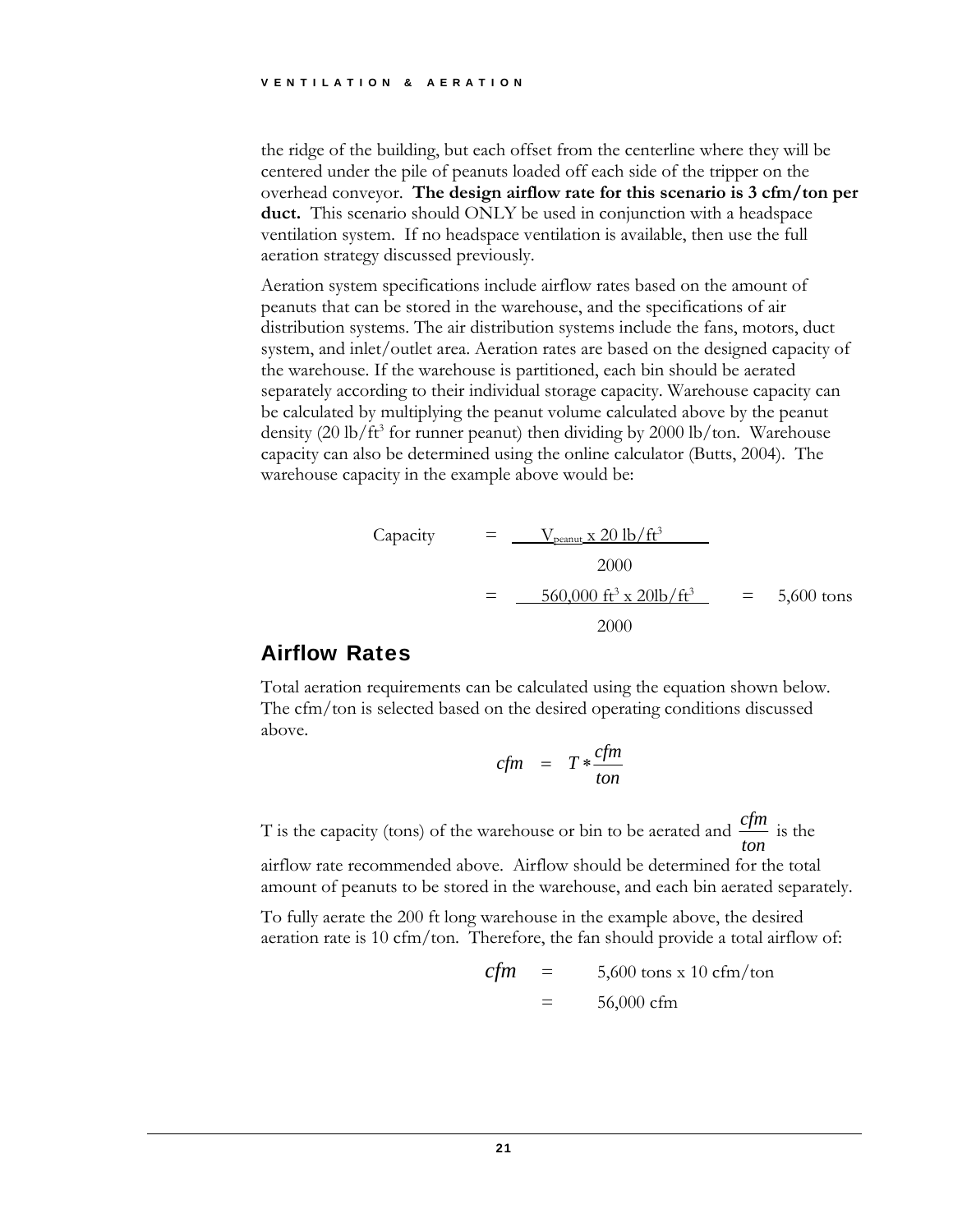If a single supply duct were to be installed in the warehouse to supplement the headspace ventilation system, then the airflow would be provided at a rate of 3  $cfm/ton$  or 16,800 cfm.

#### Inlet/Outlet Area

There should be enough screened inlet/outlet area in the gables and the eaves of the warehouse to keep the air velocity less than 1000 fpm. This should be based on all of the air moved by the aeration and headspace ventilation systems combined. As mentioned earlier in this chapter, water droplets can be lifted and carried into the warehouse if the air velocity is 1000 fpm or faster. Therefore, a conservative design velocity is 800 fpm.

For the case of the fully aerated warehouse, the total amount of inlet area in the headspace would be:

| Inlet Area | =                                       | $\frac{\text{cfm}}{\text{800 fpm}}$ |
|------------|-----------------------------------------|-------------------------------------|
| =          | $\frac{\text{56,000}}{\text{800}}$      |                                     |
| =          | $\frac{\text{70 ft}^2}{\text{70 ft}^2}$ |                                     |

These should be  $90^{\circ}$  hooded inlets with  $1/2$ " mesh screen to exclude birds. At least 10% of the inlet area should be located at the eaves.

## Duct System Design

The purpose of the duct system is to deliver air uniformly throughout the mass of peanuts. A full perforated floor system would satisfy this requirement, but is not practical in a typical farmer stock warehouse. Duct systems may be formed into the concrete floor in new construction or existing warehouses. Retrofitting infloor duct systems can be very expensive. Removable duct systems of perforated corrugated metal or plastic are suitable alternatives. Plastic would be relatively inexpensive compared to the corrugated metal pipe and would impart less damage on unloading equipment

Warehouses should be loaded by periodically moving the overhead tripper system so that peanuts are placed in the warehouse in layers the full length of the warehouse or bin. Therefore, the duct system should be installed parallel to the ridge of the warehouse. One duct should be installed down the center of the warehouse regardless of the aeration management scheme. Assuming that three tunnels are installed, place one tunnel down the center, and then place the other two on either side, approximately halfway between the center and the sidewall.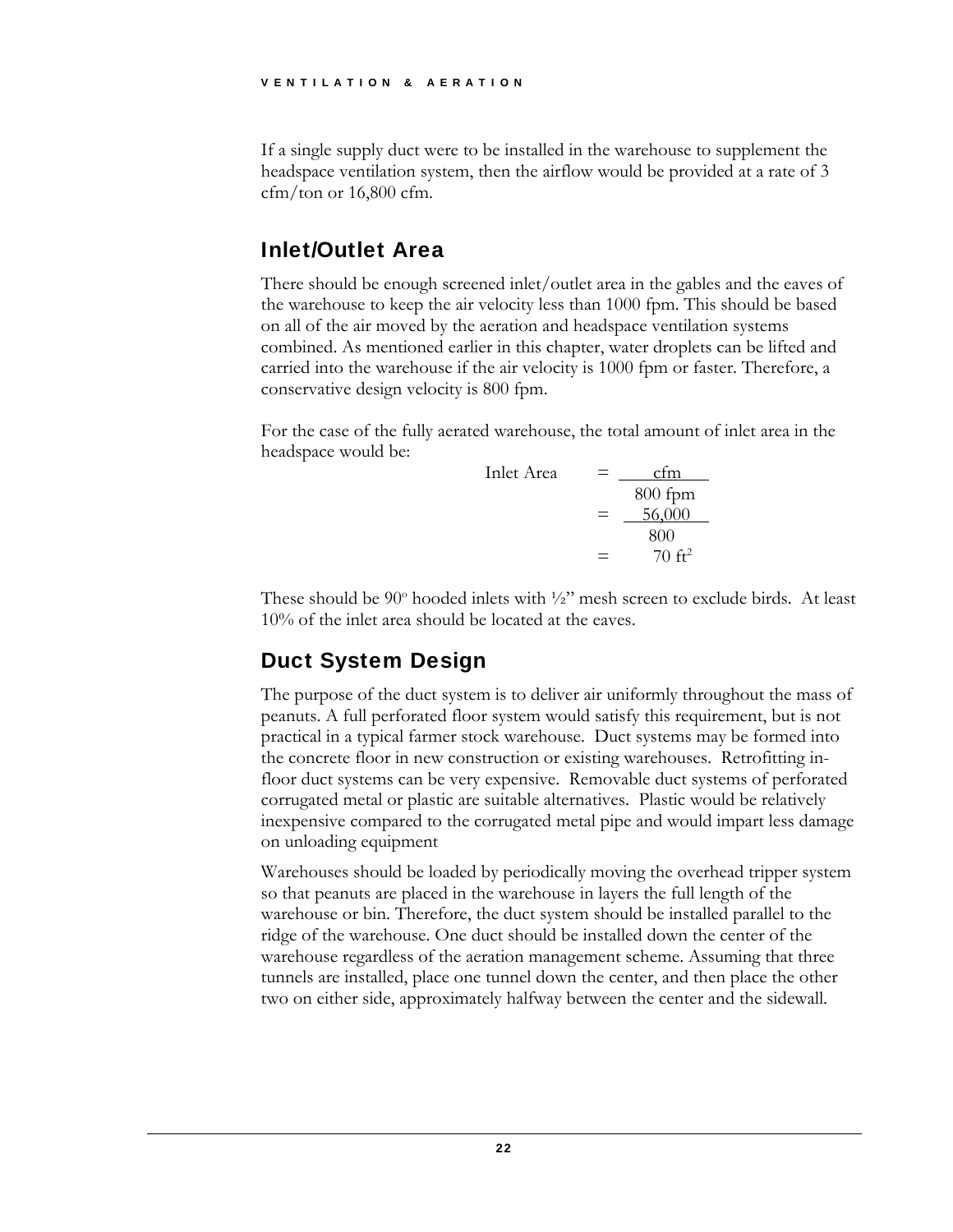

Figure 7. Typical farmer stock peanut warehouse with aeration floor plan.

There are two elements to duct design: cross-sectional area and duct open area. Maximum velocity in the duct should be 2000 fpm. Maintaining this velocity will minimize fan horsepower requirements.

Duct open area is the area of the duct through which air flows into the peanut mass. The average velocity of the air entering the peanuts should be 30 fpm to minimize pressure loss and to ensure uniform air distribution. The velocity (v) can be calculated by dividing the desired airflow rate (cfm) by the cross-sectional area (A) as shown in the below.



#### **Example:**

Using the 200 ft long warehouse in the example above, an overspace ventilation system will be installed and operated according to recommendations contained in this chapter. An aeration system is desired to provide initial cool down of the peanuts and run up to 30 days into the storage period. The fan will then be turned off and sealed.

According to the on-line calculator, the warehouse capacity (T) is 5600 tons. The overhead fan should provide cfm at  $\frac{1}{4}$  in. H<sub>2</sub>O static pressure. Since the aeration system will be operated in conjunction with the headspace ventilation system, the design aeration rate is 3 cfm/ton and the total cfm is calculated.

$$
Q = T * \frac{cfm}{ton} = 5,600 \text{ tons} * 3 \frac{cfm}{ton}
$$

$$
= 16,800 \text{ cfm}
$$

Since the aeration fan will be operated simultaneously with the overspace ventilation system, the fan(s) should be installed so that air will be forced into the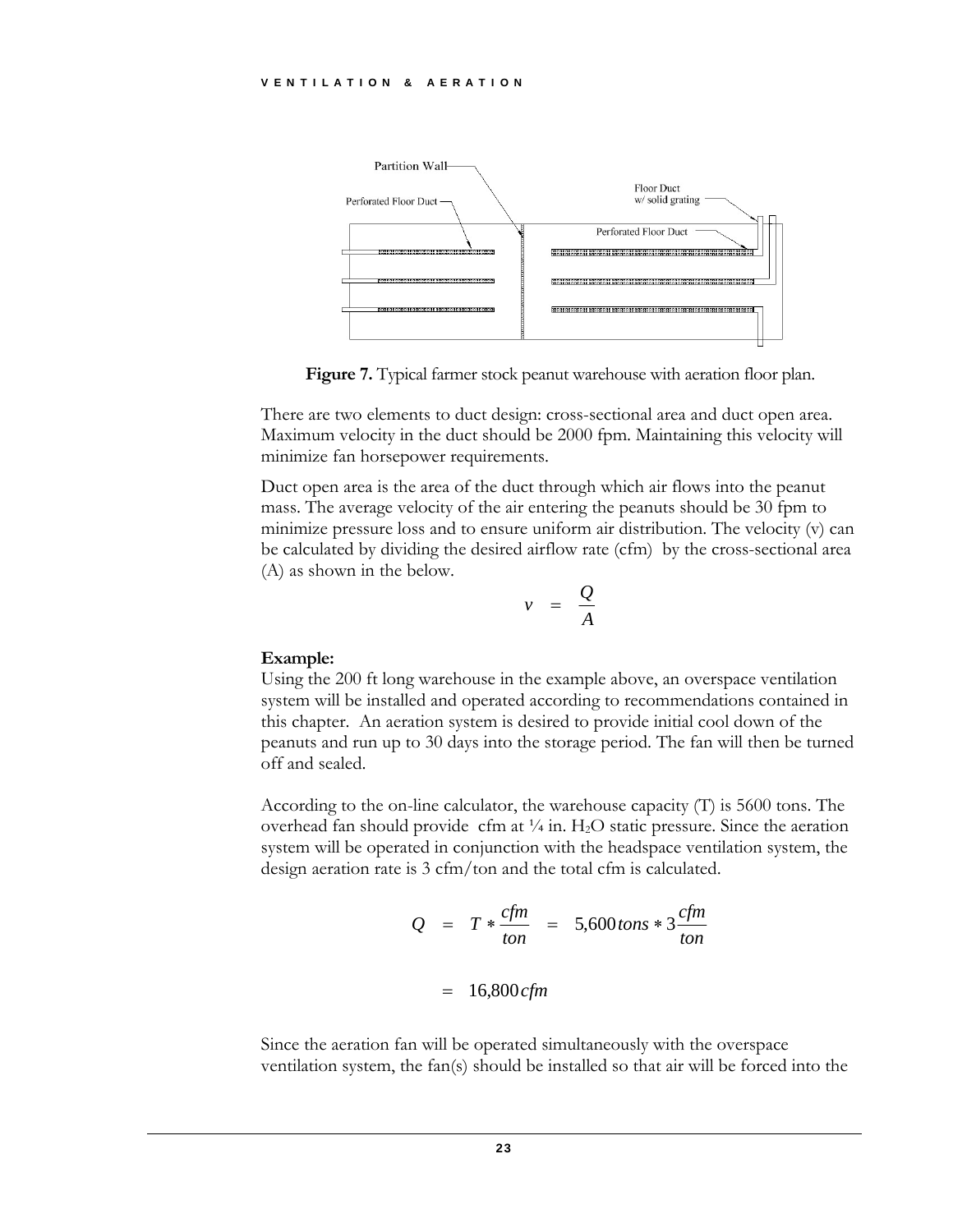duct system and up through the peanuts. The duct system will also be a single tunnel down the middle of the warehouse. Rearranging equation (2) and solving for the area, the cross-sectional area of the duct is determined by dividing the airflow in the duct by the maximum allowable velocity (2000 fpm).

If a single fan is used to force air the entire 200-ft length of the warehouse, the duct must have a cross-section of 8.4 ft<sup>2</sup>. A rectangular duct formed into the floor that is 48 inches wide must be 25 inches deep.

If air is supplied by two fans, 8,400 cfm from each end, the duct size could then be 48 x 12 in. Using two fans offers the following advantages.

- 1. Air must travel only 100 feet instead of 200 feet.
- 2. Duct size is smaller.
- 3. Can begin aerating as soon as the first layer covers the first section of duct work instead of having to cover the entire length of the warehouse.
- 4. Smaller fans can be used.

Some disadvantages include the fact that the total electrical load using two fans may be more than using a larger single fan and there are two fans to service instead of one. For the purposes of this example, two fans will be used.

The open area of each duct must be determined. The perforated area of each duct should begin 10 ft from the end wall. Each duct should end 5 ft from the center of the warehouse leaving a 10-ft gap between the ends of the ducts in the center. Therefore, the length of the perforated section of the duct is:

$$
L_{perforced} = \frac{L_{warehouse}}{2} - d_{endwall} - d_{center}
$$
  
= 
$$
\frac{220}{2} - 10 - 5
$$
  
= 95 ft

The open area needed to achieve a velocity of air entering the peanuts, the total area should be:

$$
A_{perforced} = \frac{Q_{fan}}{v}
$$
  
= 
$$
\frac{8400 \text{ cfm}}{30 \text{ fpm}}
$$
  
= 
$$
280 \text{ ft}^2
$$

The percent open area of the duct grating is calculated by dividing the perforated area (A*perforated*) by the total area of the duct exposed to the peanuts.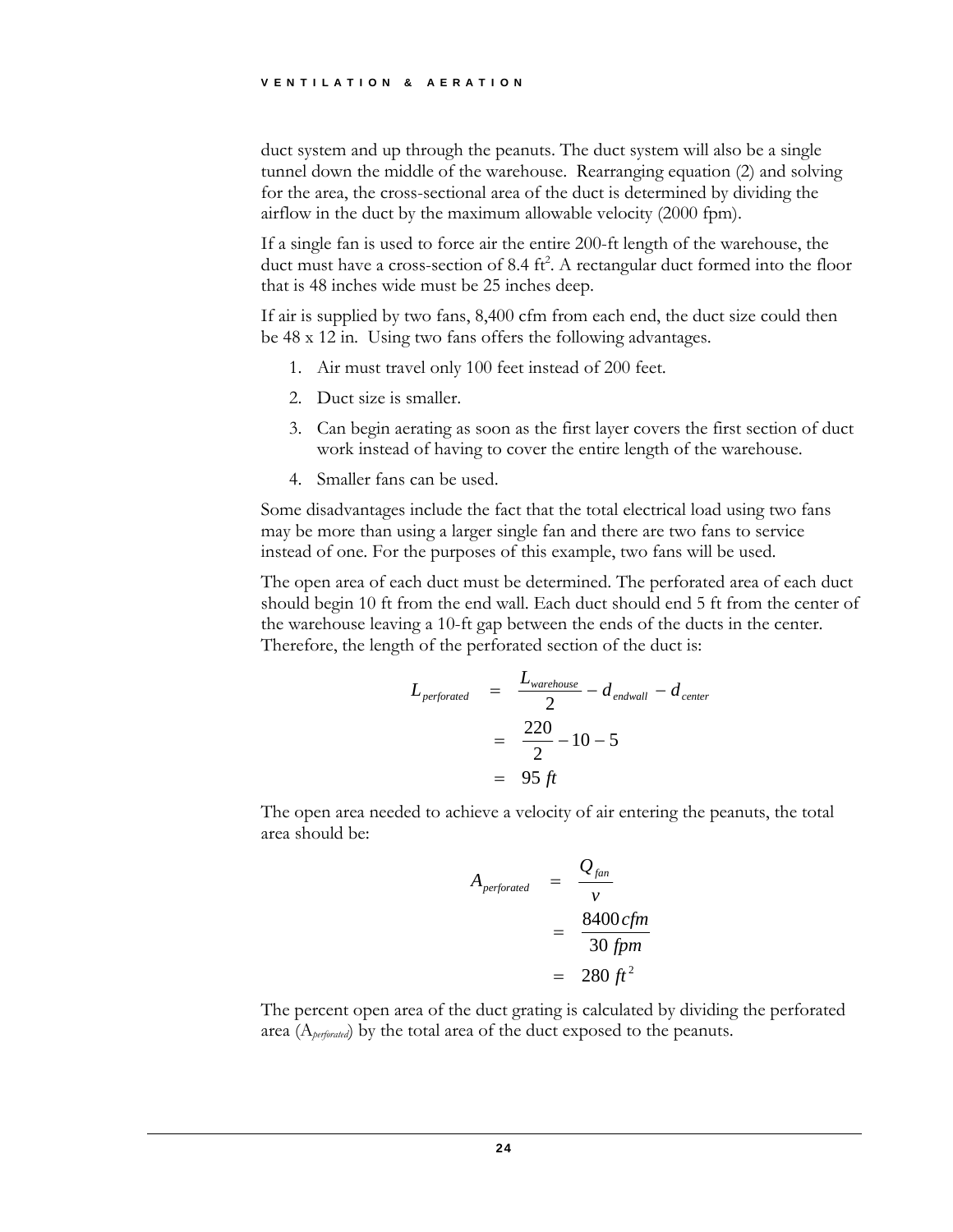% *O.A.* = 
$$
\frac{A_{perforced}}{A_{duct}} \times 100\%
$$
  
= 
$$
\frac{280 \text{ ft}^2}{95 \text{ ft} \times 4 \text{ ft}} \times 100\%
$$
  
= 74%

The perforated metal for the top surface of the in-floor duct should have a perforation pattern with 81% open area. This type of metal can be found, but may not offer the structural strength needed. To decrease the % perforation to 40%, the width of the tunnel would have to be doubled from 4 to 8 ft, which is not practical. If a 4-ft half-round duct were used, 52% open area perforation could be used which is more widely available. If less open area, i.e. 40%, is used the fan would have to be selected to account for the increased pressure loss.

The final calculation is the static pressure that the fan must overcome to supply the proper airflow. The pressure loss comes from the depth of peanuts, the foreign material in the peanuts, and the friction loss in the duct system. ASAE Standard, **D272.3-Resistance to Airflow of Grains, Seeds, Other Agricultural Products and Perforated Sheets** (ASAE, 2002), is the basis for determining the pressure loss through the peanut mass. The primary variable used in the calculation is the average air velocity through the peanuts and the peanut depth. The average velocity is calculated by dividing the airflow rate by the effective floor area. In this case, one duct down the middle of warehouse delivering air to onehalf of the length of the warehouse, would deliver about 8400 cfm. Assuming that air would spread out approximately 10 ft to either side of the duct, the effective floor area is calculated as

$$
A_{floor} = L * W = 100 * 20
$$
  
= 2000 ft<sup>2</sup>

The velocity or  $cfm/ft^2$  is calculated by:

$$
cfm/ft^2 = \frac{Q_{fan}}{A_{floor}} = \frac{8400}{2000}
$$

$$
= 4.2
$$

Based on the curves for clean peanuts, the pressure loss per foot of depth  $(\Delta p / ft)$ is  $0.002$  in H<sub>2</sub>O/ft. The maximum depth of peanuts in the center of the warehouse is approximately 50 ft. The total pressure loss through *clean* peanuts is:

$$
\Delta p_{clean} = \Delta p / ft * depth
$$
  
= 0.002 \* 50 = 0.1 in H<sub>2</sub>O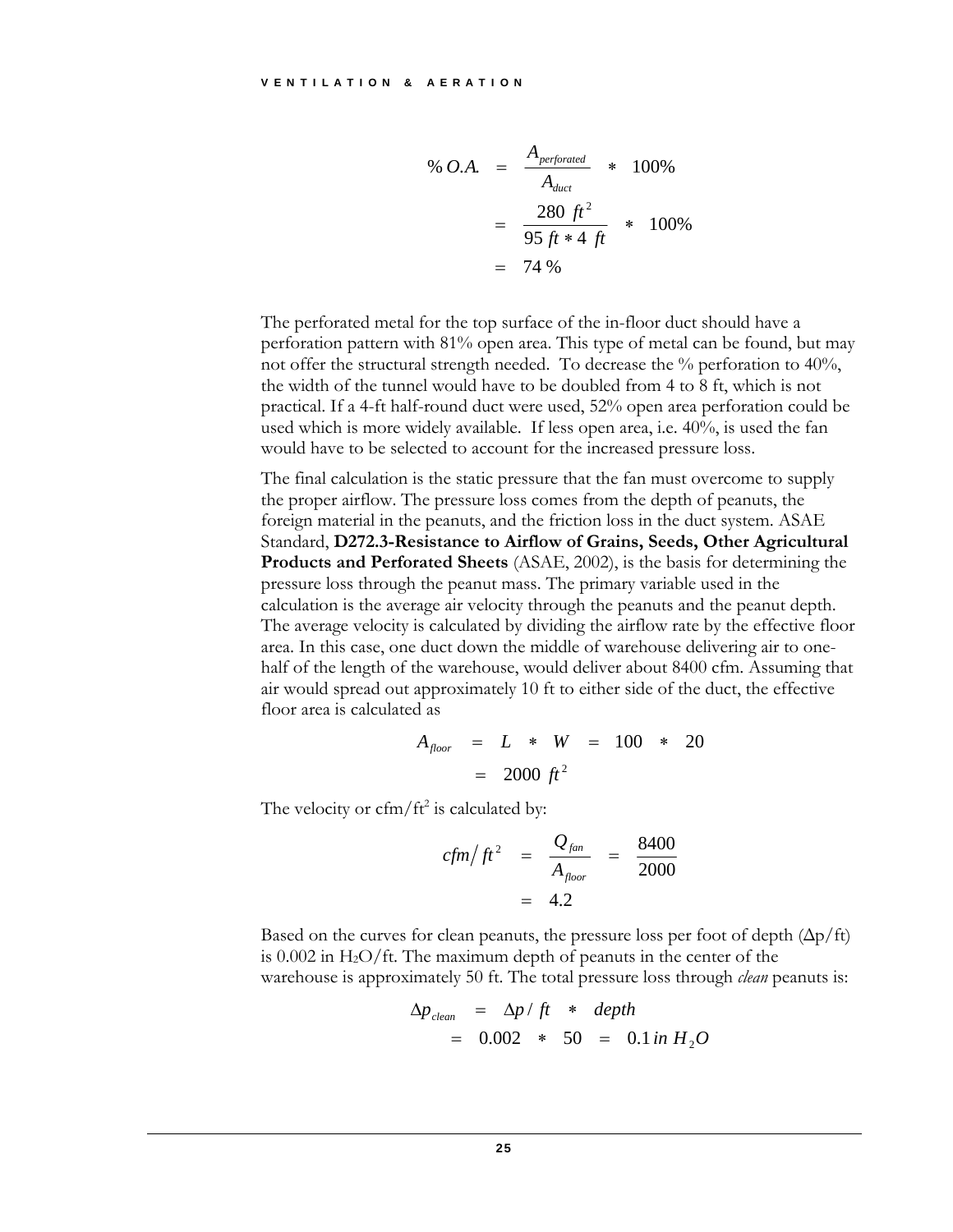The LSK and fine-textured foreign material will tend to concentrate along the centerline of the warehouse and fill in the air space between the peanuts causing increased pressure loss. Typically, the foreign material will double or triple the pressure drop through the peanuts. Therefore, the total pressure loss through the peanuts will be about  $0.3$  in. H<sub>2</sub>O. The friction loss in the transition from the fan and into the tunnel, along the tunnel, and through the perforated metal can be calculated. However, as a rule of thumb, the pressure drop in the air delivery system is about the same as through the peanuts. Therefore, the total pressure drop should be about 0.75 in. H2O. **Table 2** summarizes the specifications for the example aeration system operating in conjunction with a headspace ventilation system.

#### Fan Operation

The purpose of the farmer stock warehouse aeration system is to control the peanut temperature and remove excess moisture. Excessive fan operation can dry peanuts to below the desired minimum of 7% causing excessive shrink. Therefore, fan operation is critical especially after the initial cool down and equilibration period.

| Number of Fans                 | $\mathcal{D}$                                                                                                                                                               |
|--------------------------------|-----------------------------------------------------------------------------------------------------------------------------------------------------------------------------|
|                                | Airflow (each fan) 8400 cfm $\omega$ 0.75 in H <sub>2</sub> O                                                                                                               |
| Duct Layout<br>Duct dimensions | 2 ducts, one from each end of the building down the center<br>48" half round,<br>perforated area 95 feet long,<br>10 ft between ends of ducts at the center of the building |
| Perforated area                | 52% O.A. beginning 10 ft from the end wall                                                                                                                                  |

**Table 2.** Aeration system specifications for example farmer stock warehouse

Aeration fans should not be operated until the entire duct system supplied by the fan is covered. Turning the fan on before the duct is covered will cause the air to be forced out of the uncovered portion of the duct and not through the peanuts. Therefore, it is essential that proper loading practices that load the warehouse in layers are followed. Moving the tripper frequently will cover the tunnel quicker and will maintain a uniform depth of peanuts over the duct as the warehouse is loaded. Once the duct is covered, then fan operation can begin.

To achieve an equilibrium moisture content of 7%, peanuts must be stored at approximately 60% relative humidity. At 75% relative humidity, peanuts will equilibrate to about 9% moisture content (Young *et al.*, 1982). Therefore, to prevent over drying, fans should not be run when the relative humidity of the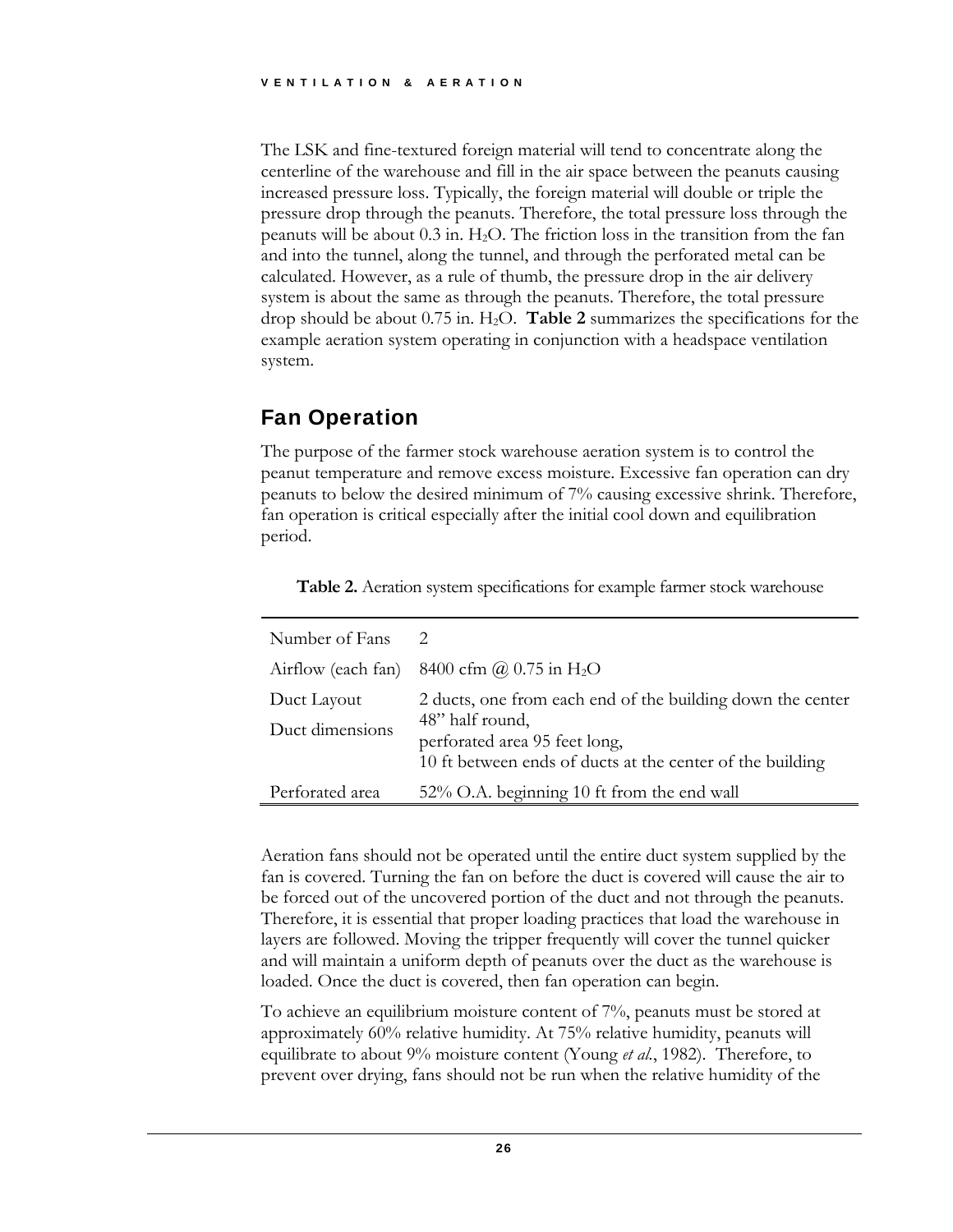cooling air is below 60%. If drying still needs to occur for the majority of the peanuts in the warehouse, cooling air with slightly lower, e.g. 50%, relative humidity could be used for short periods of time. Running the fans when the relative humidity is greater than 75% increases the risk of wetting peanuts allowing for potential mold growth. If the aeration system is forcing air up through the peanuts, it will also increase the risk of condensation on the roof.

The second reason for aeration is to cool the peanuts. Therefore, run fans when the air temperature is cooler than the peanut temperature. These conditions would typically occur early in the evening, during the night, and early morning. However, during a portion of these times, the relative humidity may be unacceptable.

*Automated aeration control systems are available and highly recommended because they are more reliable than manual operation*.

Once the warehouse is loaded, then fan operation will continue until the peanut temperature has cooled sufficiently. This will usually occur within about 30 days. However, the cooler the peanuts the more stable the moisture and quality characteristics become. Once cooled, the peanut mass will maintain its temperature and will warm very slowly if the aeration system is not run. Again, temperature and humidity sensors in the warehouse will be very useful in managing the aeration systems.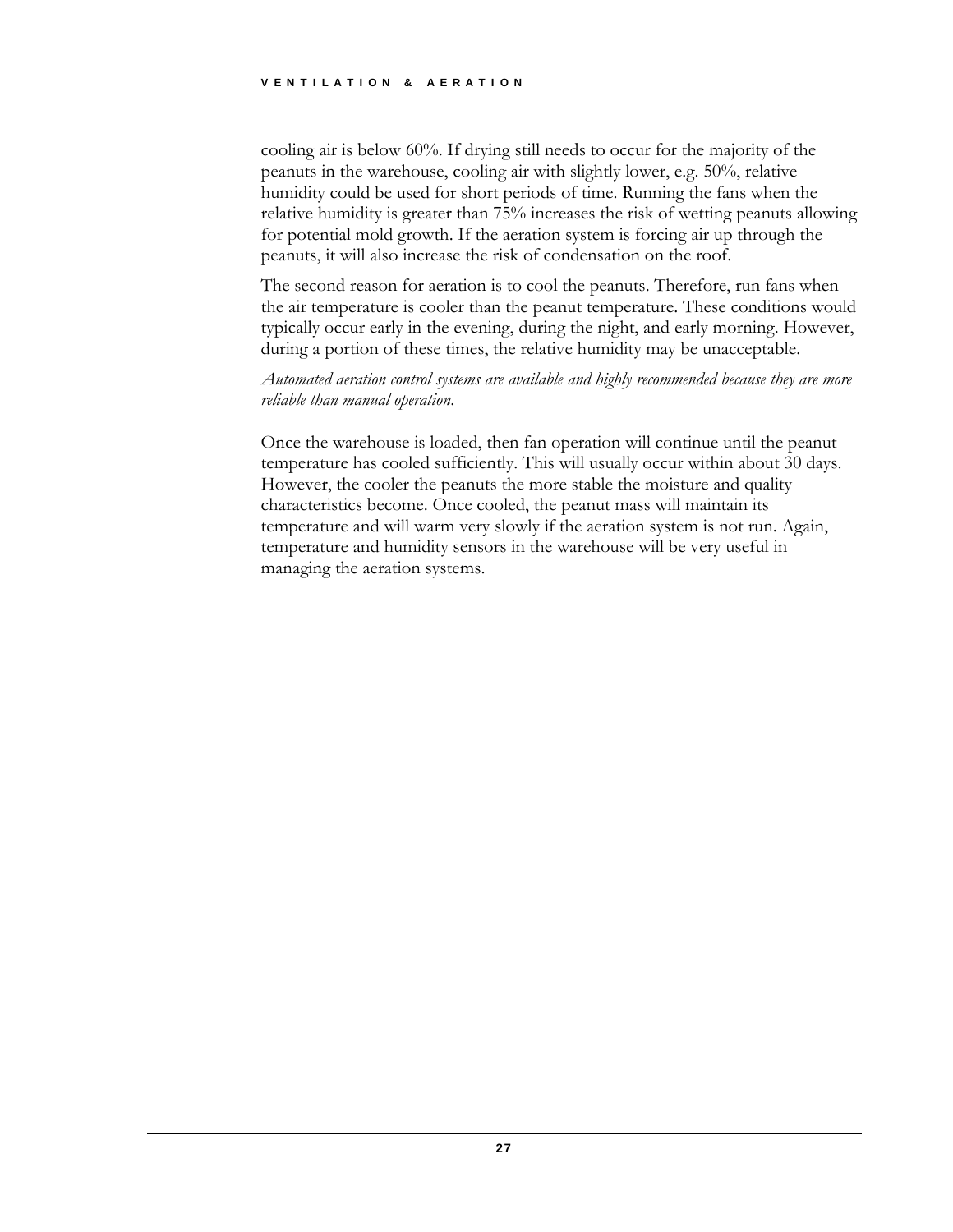# **Chapter** 4

### IV. ELEVATORS

# Elevator Spouting

A 45-degree slope is necessary to allow for adequate flow of farmer stock peanuts, especially peanuts containing foreign material or high moisture, or if the spouting is rusty. However, a 45-degree slope over a long distance can result in too much velocity, causing damage to the peanuts. Deadheads and slow downs should be installed every 50 feet to slow down the flow of peanuts.

There are situations where damage can be lessened by reducing the slope to 38 to 40 degrees. To prevent clogging, caution must be exercised to prevent rusty spouting and handling of peanuts with high moisture or foreign material. Peanuts with low moisture and low foreign material can be damaged in spouts with 45-degree slope.

- Deadheads should always be installed when the angle of spouting is greater than 45 degrees, even for short distances. Deadheads should also be installed at the end of elevator spouts to slow velocity before exiting the spout.
- Deadheads should be accessible to personnel for cleaning. Platforms should be installed if necessary for safe access. Deadheads should be designed to allow for opening and cleaning.

## Elevator Gate Openings

The width of the gate opening feeding the elevator should be 2 inches less than the width of the elevator cup. The elevator cup should extend one inch beyond the edge of the gate opening on each side. This will reduce spillage into the boot of the elevator where severe damage to the peanuts can occur.

## Elevator Speed

Improper elevator speed results in tremendous financial losses to the peanut industry. The creation of loose-shelled kernels not only greatly reduces the value of farmer stock peanuts, but the threat of insect infestation is greatly increased.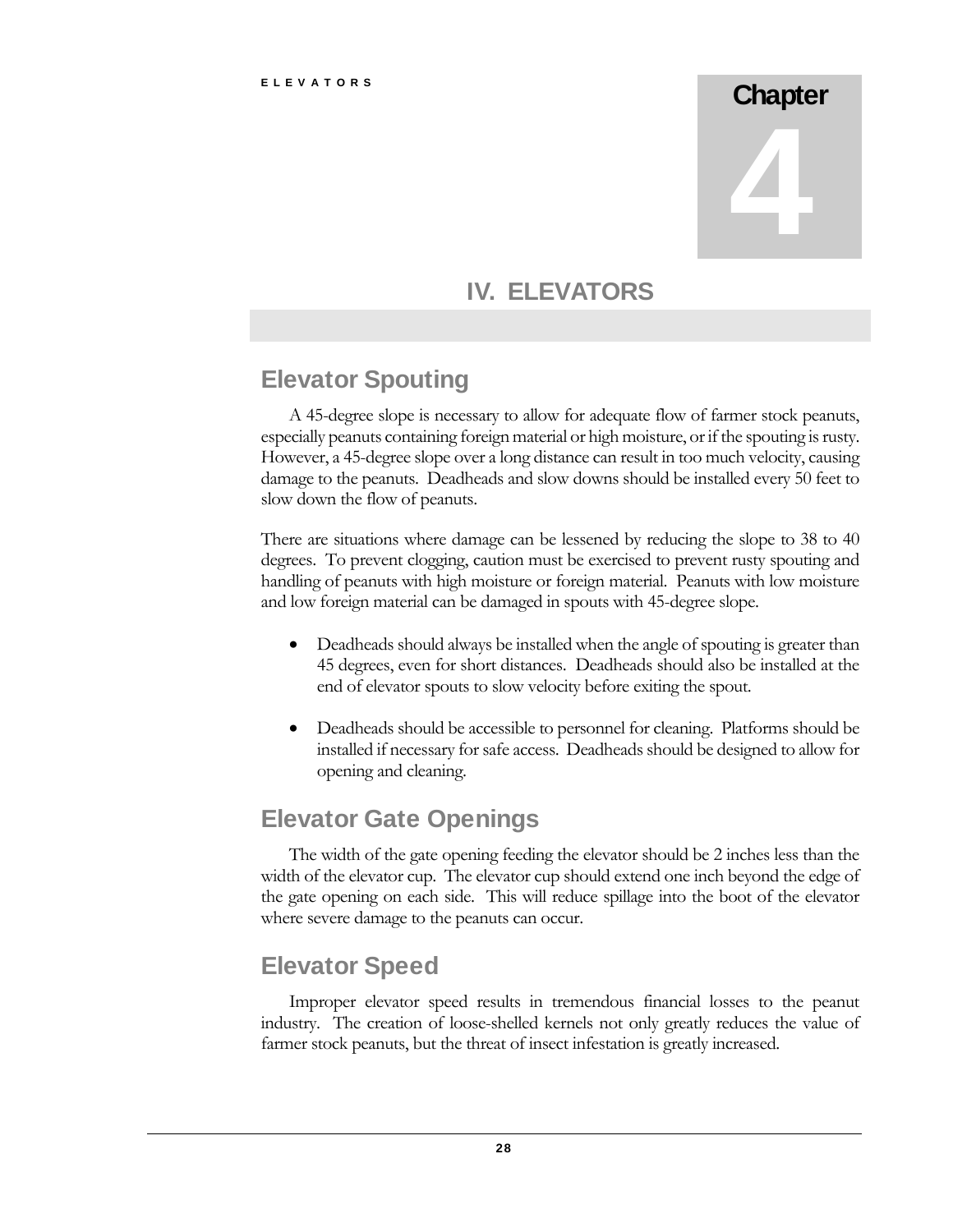Elevator handling of farmer stock peanuts to minimize mechanical damage should be considered when designing the elevator. Usual concern is only with the speed of the elevator belt. However, this is only one factor to consider minimizing mechanical damage.

Damage occurs when the centrifugal force of the peanuts exiting the elevator exceeds the force necessary to damage the peanut. The factors involved in calculating the centrifugal force are:

- 1. Weight of the Peanut Pod
- 2. Belt Speed
- 3. Head Pulley Diameter
- 4. Size of the Buckets

#### Calculating the Centrifugal Force Exerted by an Elevator

A formula can be used to calculate the damage resulting from changes in any of the above factors. Slay and Hutchinson determined that approximately 60% of the total damage inflicted on farmers stock peanuts by bucket elevators occurred at belt speeds above 200 feet per minute (fpm). They used an elevator with a head pulley diameter of 8 inches and buckets measuring 9 inches by 5.5 inches with approximately a 5.5-inch projection in their study.

The following formula is used to determine the force imparted to the peanuts in their 200-fpm belt speed:

$$
S = \frac{WV^2}{3600 \, gr} \qquad \qquad Equation \#1
$$

| Where: |            | centrifugal force acting radially, lb.       |
|--------|------------|----------------------------------------------|
|        | W          | weight of elemental mass, lb.                |
|        | $_{\rm V}$ | tangential velocity, fpm                     |
|        | g          | acceleration of gravity, $32.2 \text{ ft/s}$ |
|        |            | effective radius, ft.                        |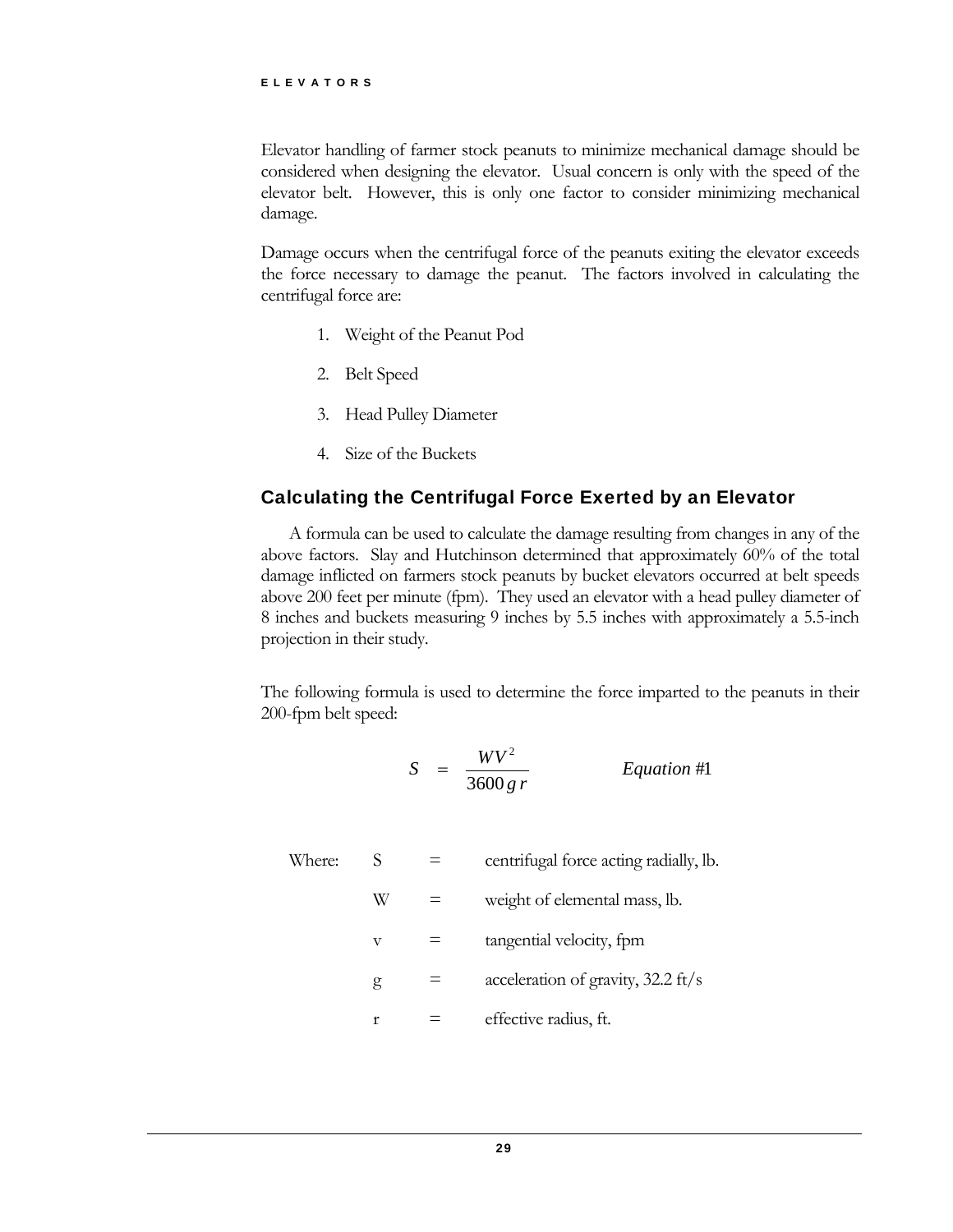The effective radius, r, is approximately equal to one-half the diameter of the head pulley plus one-half the depth of the bucket. For a head pulley diameter of 8 inches and the bucket size used by Slay and Hutchinson  $(9'' \times 5 \& 1/2'')$ , the effective radius would be 6 &  $\frac{3}{4}$ " (0.5625 ft.). The weight of a two-seeded pod for runner peanuts is approximately 0.005 lb. Substituting the appropriate values (W=0.005 lb.; V=200 fpm;  $g=32.2$  ft/s;  $r=0.5625$  ft) in equation #1, we obtain the following:

> $S = 0.005 (200)^2$  **3600(32.2)(0.5625) S = 0.003067 S = 0.003**

#### Calculating the Safe Speed of an Elevator

Rearranging equation (1) and solving for the velocity, V, results in an expression for the velocity in terms of the centrifugal force, S, and effective radius, r. Substituting (S=0.003), and solving the first equation for the velocity in terms of the effective radius, we get:



Using equation (2) and assuming an average of 6 in. for the bucket projection, the following rpm's were determined for various head pulley diameters that resulted in the

30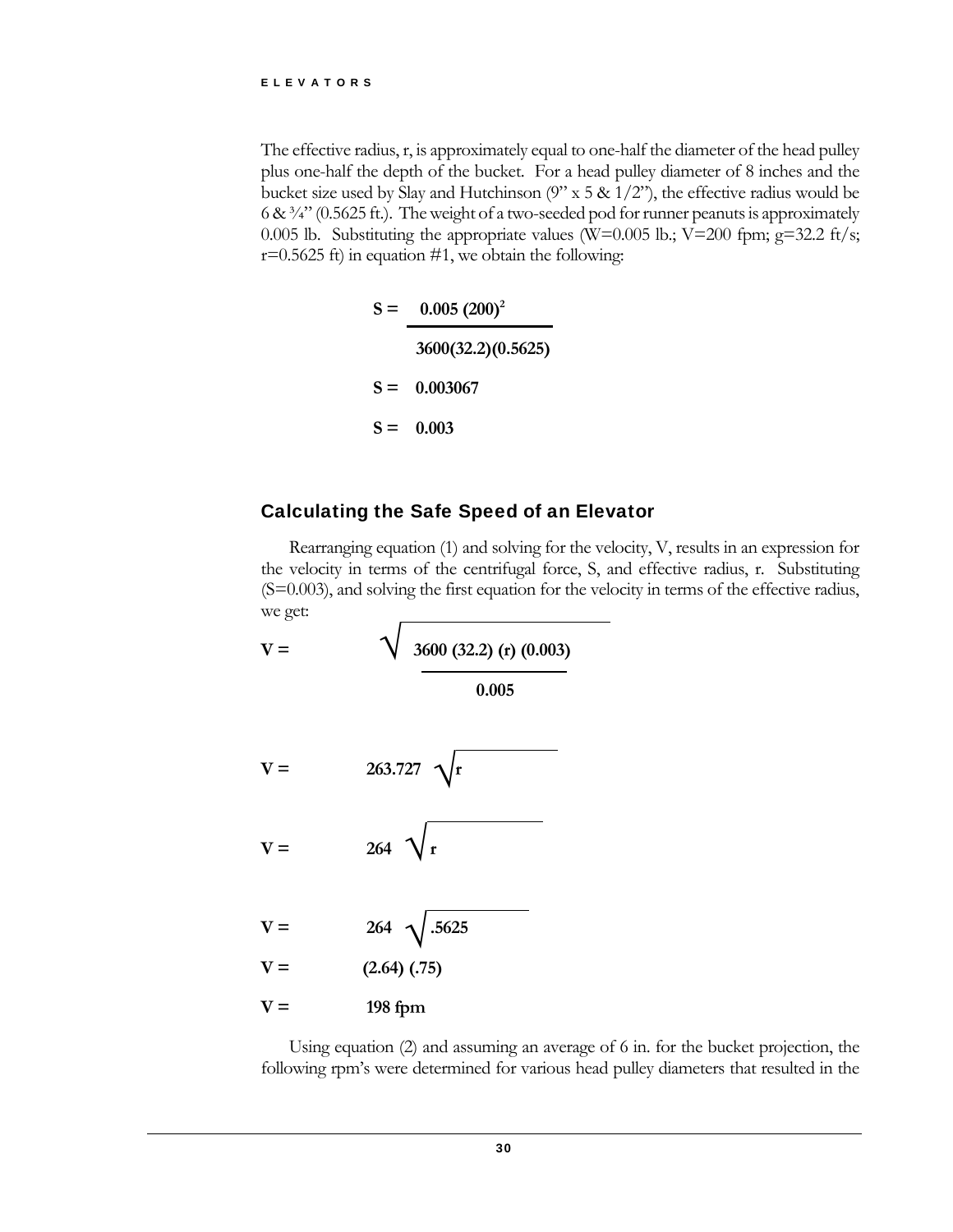#### ELEVATORS

same centrifugal force imparted by the 8" pulley used in the study by Slay and Hutchinson. (**See Table 3, below**).

| <b>Head Pulley</b> |                            |          | <b>Head Pulley</b> |
|--------------------|----------------------------|----------|--------------------|
| <b>Diameter</b>    | <b>Effective Radius, r</b> | Velocity | Speed              |
| (in)               | (ft)                       | (fpm)    | (rpm)              |
| 8                  | 0.58                       | 203      | 97                 |
| 10                 | 0.67                       | 217      | 83                 |
| 12                 | 0.75                       | 230      | 73                 |
| 14                 | 0.83                       | 240      | 66                 |
| 16                 | 0.92                       | 253      | 66                 |
| 18                 | 1.00                       | 264      | 61                 |
| 20                 | 1.08                       | 275      | 52                 |
| 22                 | 1.17                       | 285      | 50                 |
| 24                 | 1.25                       | 296      | 47                 |
| 26                 | 1.33                       | 304      | 45                 |
| 28                 | 1.42                       | 314      | 43                 |
| 30                 | 1.50                       | 322      | 41                 |
| 32                 | 1.58                       | 333      | 40                 |
| 34                 | 1.67                       | 341      | 38                 |
| 36                 | 1.75                       | 349      | 37                 |

**Table 3.** Safe elevator speeds and head pulley rpm based on head pulley diameter.

Note the above belt velocity (fpm) and head pulley speed (rpm) are not absolute values since the peanut weight and the effective radius (r) have been eliminated. All speeds have been rounded to the nearest whole number. These velocities should be used only as guidelines. If belt speeds are with approximately 10%, the damage to the peanuts due to excessive speeds will be minimized.

The formula to calculate the centrifugal force was obtained from **Agricultural Process Engineering** by S. M. Henderson and R. L. Perry while the 200 fpm elevator speed was obtained from **Handling Peanuts with Bucket Elevators – Rates of Conveying and Mechanical Damage** by Whit O. Slay and Reed S. Hutchinson.

By using the formula above, if centrifugal force is too high, the elevator needs to be adjusted to lower the centrifugal force. Example: Increased diameter of head pulley decreases speed of belt.

#### Elevator Speeds Exceeding 200 FPM

Elevator speeds can be greater than 200 fpm, as long as the centrifugal force exerted on the peanuts does not exceed .003. This section illustrates that elevator speeds can greatly exceed 200 fpm without causing damage.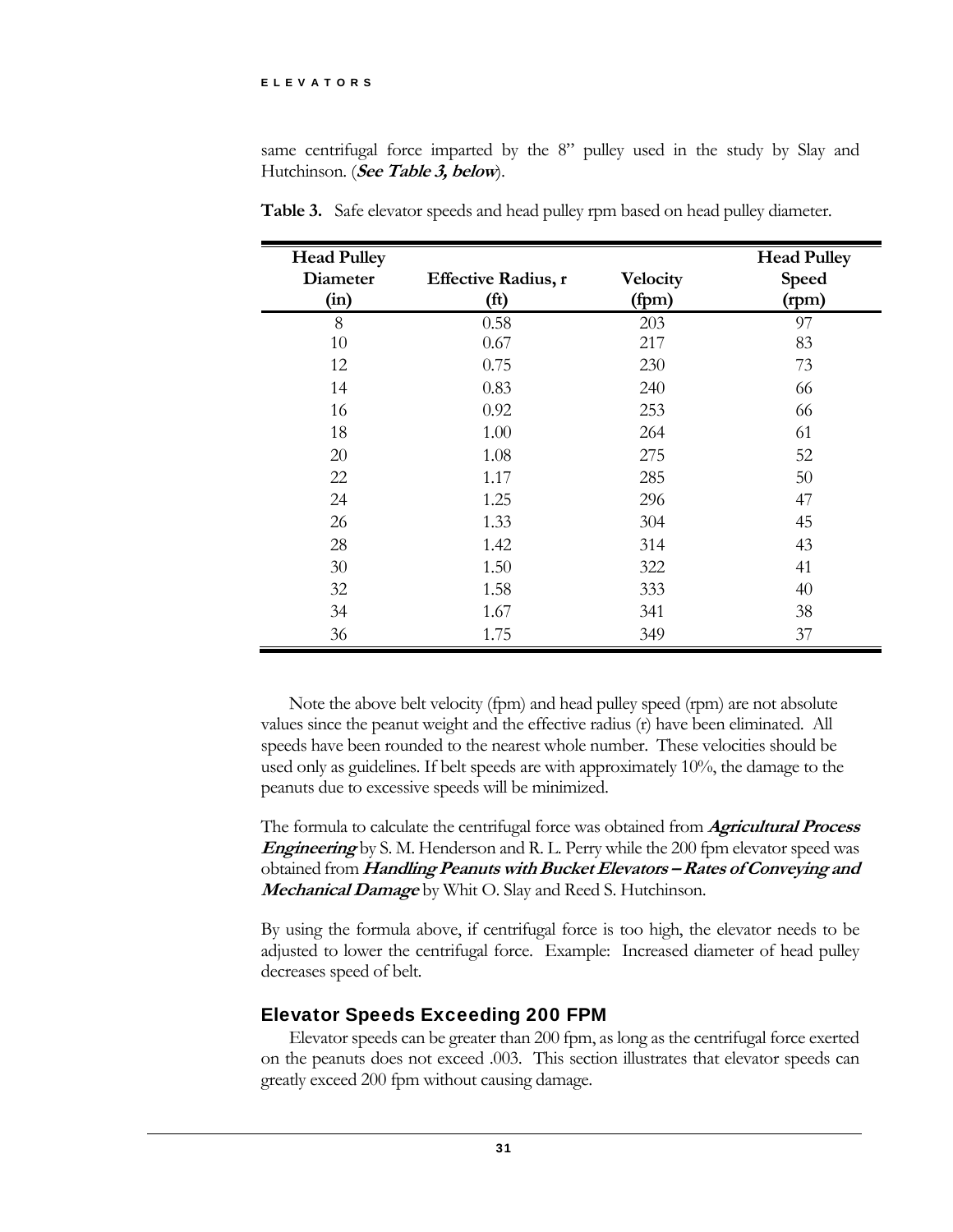In the first calculation,  $S = 0.003067$  in a scenario with an elevator belt speed of 200 fpm, peanuts with a pod weight of .005 lb., a head pulley of 8 inches, and bucket size of 9" wide x 5  $\frac{1}{2}$  deep. S of 0.003067 should not be exceeded to keep damage to a minimum. The formula can be used to calculate S when any factor changes.

In a setup where the head pulley diameter is changed to 30 inches, bucket size remains the same, and belt speed remains at 200 fpm, S can be calculated as follows:

```
r = (30" head pulley x .5) + (5.5" bucket depth x .5)
r = 17.75" (1.479 ft.)
          S = 0.005(200) 3600 (32.2) (1.479) 
          S = 200 171,446 
          S = 0.0011665
```
S is well below the critical point of .003067 where damage begins. How much can the belt speed be increased?

To solve for V, belt speed, the formula is rearranged with the new r of 1.479.

$$
V = \sqrt{\underbrace{(3600)(32.2)(.003067)}_{.005}}
$$
\n
$$
V = (266.66)(1.216)
$$
\n
$$
V = 324 \text{ fpm}
$$

The elevator speed can be set at 324 fpm before S exceeds the critical point of .003067.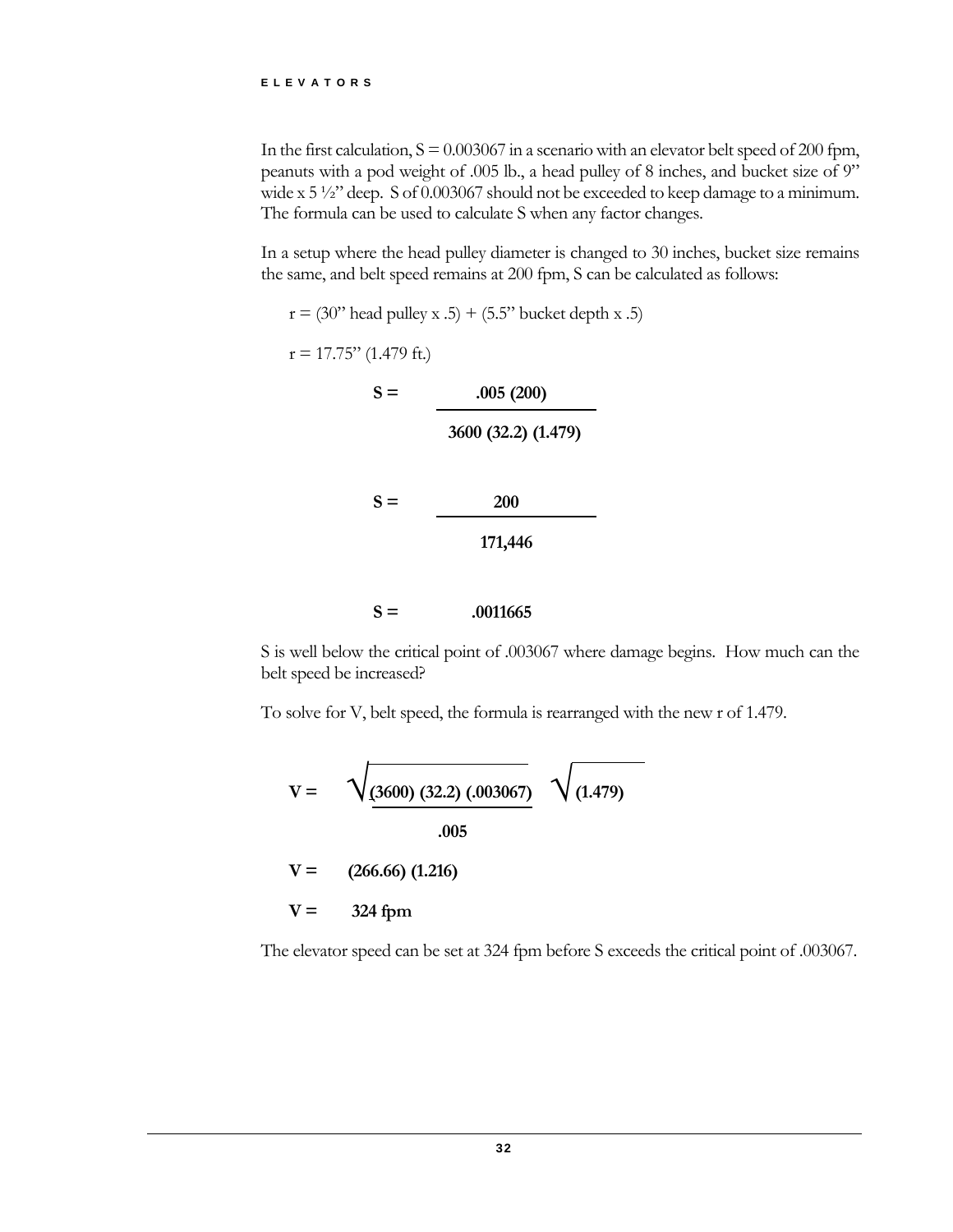#### Calculating the Speed of an Existing Elevator

To obtain elevator belt speed, the following will be needed:

- 1. Head Pulley Diameter
- 2. RPM of Motor
- 3. Ratio of Reduction Box
- 4. Sprocket or Sheave Size on Head Pulley
- 5. Sprocket or Sheave Size on Motor

#### **Example:**

- 24" head pulley x 3.1416 (pi) =  $75.40$ " (6.28 ft.)
- 1750 motor RPM / 9.2 reduction box ratio = 190 output RPM
- $\bullet$  60 teeth on head pulley / 17 teeth on motor = 3.53 ratio
- $190 / 3.53 = 53.82$  head pulley RPM
- $\bullet$  53.82 RPM x 6.28 ft. = 338 fpm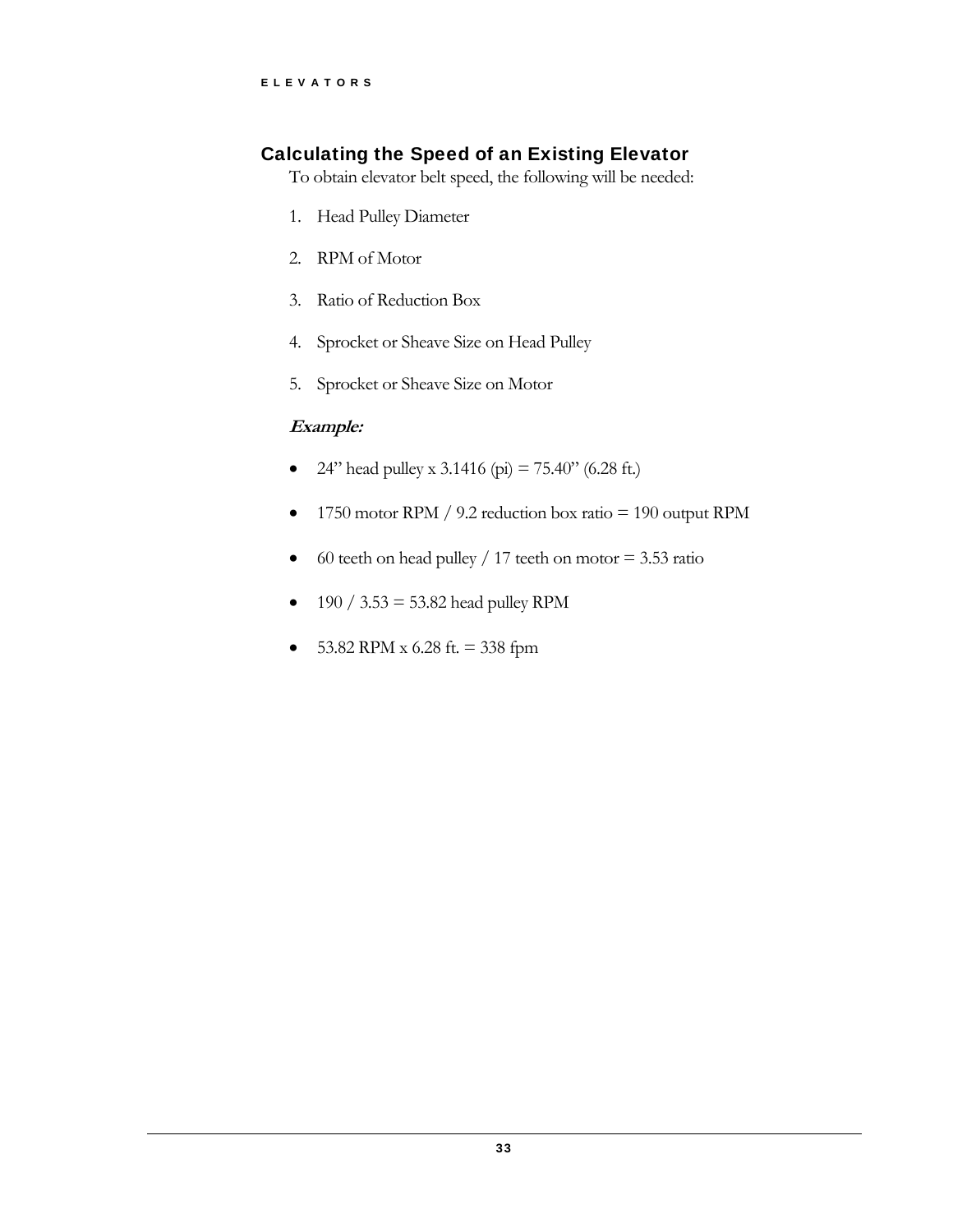# **Chapter**

5

## V. WAREHOUSE MAINTENANCE

#### General Cleanup

#### **Proper sanitation is a year-round effort.**

#### **Prior to the storage season, the warehouseman should:**

- 1. Thoroughly clean each building or bin included in the warehouse and surrounding outside areas.
- 2. Clean trash and oil remains or spillage of peanuts, grain, feed, or other prior contents. Pay particular attention to areas underneath loading platforms and underneath each building raised off the ground.
- 3. Clean out elevators, conveyors, elevator or conveyor wells, and any other location where old peanuts and refuse have collected.
- 4. Clean the walls, windowsills, rafters, beams, ledges, and other parts of the building where old peanuts, grain, dust, dirt, webs, and other debris can lodge.
- 5. Remove loose accumulations from cracks in wooden floors. If available, use a vacuum cleaner in this operation to prevent spreading filth and contaminants.
- 6. All refuse collected in these operations should be removed from the premises and discarded.
- 7. The six steps above should be carried on continuously as part of the regular housekeeping routine. Particular care should be exercised during and immediately following each delivery of peanuts from the warehouse and as often as practical during peanut receiving operations.
- 8. All elevator pits and conveyors should be checked following their use to see that all peanuts and related material are cleaned out.
- 9. Catwalks should continuously be kept clean and free of debris, trash, etc.
- 10. Keep all grass, weeds, trash and other items cleared to a distance of at least six feet away from the outside walls of the warehouse. All facility grounds should be mowed and kept in a sanitary condition.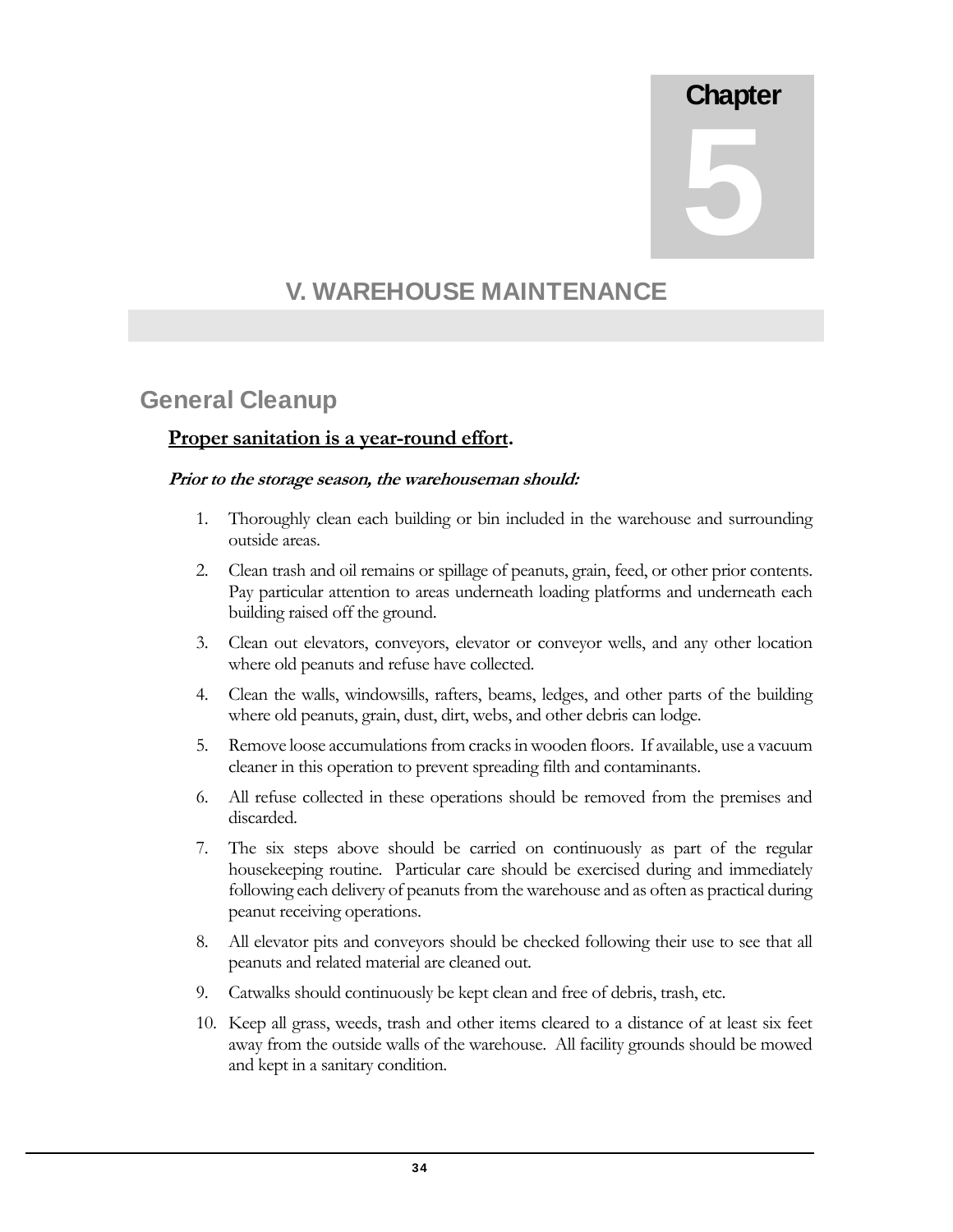11. A responsible employee conducting a regular inspection program should verify the foregoing conditions.

### Insect, Rodent and Bird Control

Each facility should develop an IPM (integrated pest management) program to control insects, rodents and birds in warehouses. These programs have been sanctioned by regulatory agencies. Information is available from Colleges of Agriculture at land grant universities. An intensive insect inspection program of warehouses is essential. Maps should list locations of bait boxes around warehouses.

#### Contamination Prevention

Products that affect the storage life, quality, flavor, and safety of peanuts should not be stored in the same room or compartment with peanuts. For example, fertilizer, pesticides, gasoline or lubricating oils, and certain fruits and vegetables are objectionable.

Extreme caution should be taken with the use and handling of rodenticides to prevent contamination of the product. Pellets or any type of rodenticide that can be transported by rodents should be avoided.

Glass is a very serious contaminant of peanuts. Use of glass containers should be avoided and all light bulbs should be shatterproof.

Transportation or warehouse loading equipment should not be used for other commodities. If it is necessary to use for other commodities, equipment should be thoroughly cleaned and inspected before using for peanuts.

Good housekeeping practices should be in place to prevent contamination. Use of tobacco products should be avoided. Measures should be in place to prevent insects, rodents, and birds coming in contact with peanuts.

#### Mold Prevention

- 1. The peanut drying practices enumerated in the voluntary *Code of Good Peanut Drying Practices*  should be followed.
- 2. All moisture collecting in elevator pits should be removed immediately following rains or seepage. All peanut buying points should be equipped with sump pumps or other type pumps to remove water from elevator pits.
- 3. Should loads of farmer stock become wet from rainfall prior to unloading, they should be examined and re-dried if necessary prior to dumping. All wet peanuts and trash should be removed from the premises and discarded. Such peanuts should not be placed with other peanuts either on trucks or in warehouses.
- 4. All conveyor buckets and belts should be checked, cleaned and dried following rain. They should be checked often for old peanuts, foreign material, etc., including during the off-season when such equipment is not being used. Caution should be taken to ensure that water is removed from conveyor cups. Immediately prior to load-out, elevator buckets and elevator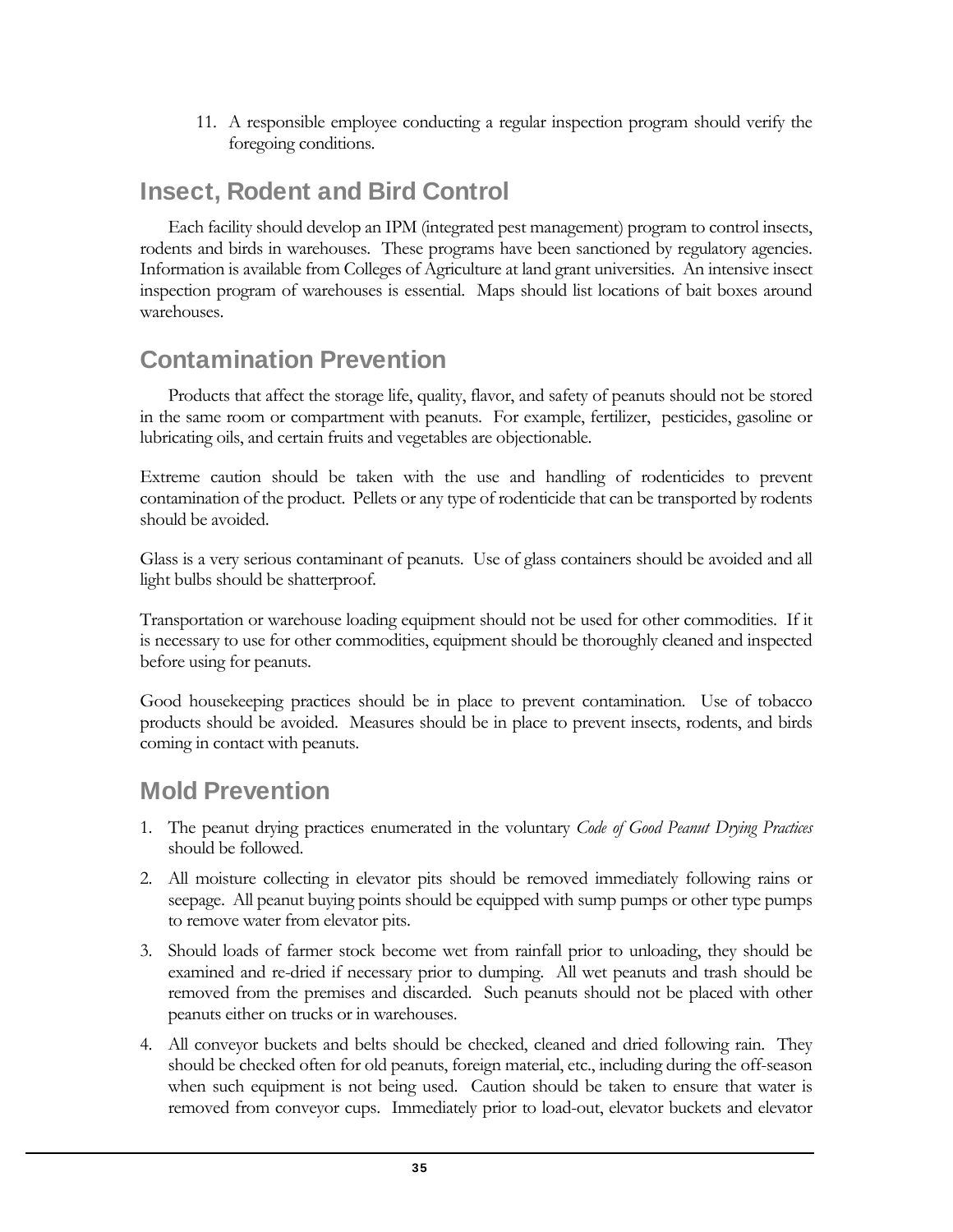pits should be re-checked to make certain they are completely free of moisture, old peanuts, refuse and trash.

- 5. Peanuts in storage should be routinely checked for evidence of mold. If mold is evident, the reason for mold formation should be immediately determined and corrected. Moldy peanuts should be removed from edible use.
- 6. Warehousemen should check regularly for leaks in roofs, walls and around doors and ventilators. Such an inspection should also be made while rain is falling on the building.
- 7. All down spouts into buildings should be periodically checked to see that their points of spout entry are securely closed and sealed to prevent entry of moisture during and following rain.
- 8. Ventilation systems should be adequate. (See building Chapter 3 Ventilation and Aeration.)
- 9. Moisture in any form other than surface spray applications for insect control should not be applied to peanuts in storage.
- 10. Special attention should be given to proper ventilation of tank type storage structures. Regular checks for condensation are extremely important.
- 11. Handling equipment should be checked regularly to see that it is properly adjusted to prevent the shelling, cracking or damaging of peanut hulls.
- 12. Peanut peaks should be knocked down to allow heat and moisture to exit the pile.

# Loading Out Precautions

- 1. Exterior loading out of peanuts from the warehouse should cease during periods of precipitation.
- 2. Peanuts spilling in areas of loading operation should be immediately placed on truck or back in warehouse before such peanuts are damaged or begin to collect moisture. If this is not done, such peanuts should be completely removed from the premises and discarded.
- 3. Peanuts in transit should be protected from weather.
- 4. All trucks should be carefully inspected for undesirable odors or material residues that might affect flavor and quality of peanuts. They should be checked for weatherproofness and should be swept clean prior to use. Vehicles that are objectionable from these standpoints should be rejected.
- 5. Temporary storage facilities should be adequate to protect peanuts utilizing the standards in Chapter 5 of this document.:
- 6. Peanuts in drying trailers awaiting dumping or transport should be protected from inclement weather by shed, roof, tarp, or other cover.
- 7. When unloading or emptying the warehouse of peanuts, particular attention should be paid to moldy, wet, or hot spots that may have previously gone unnoticed. These peanuts should be separated from the balance of the good farmer stock and discarded.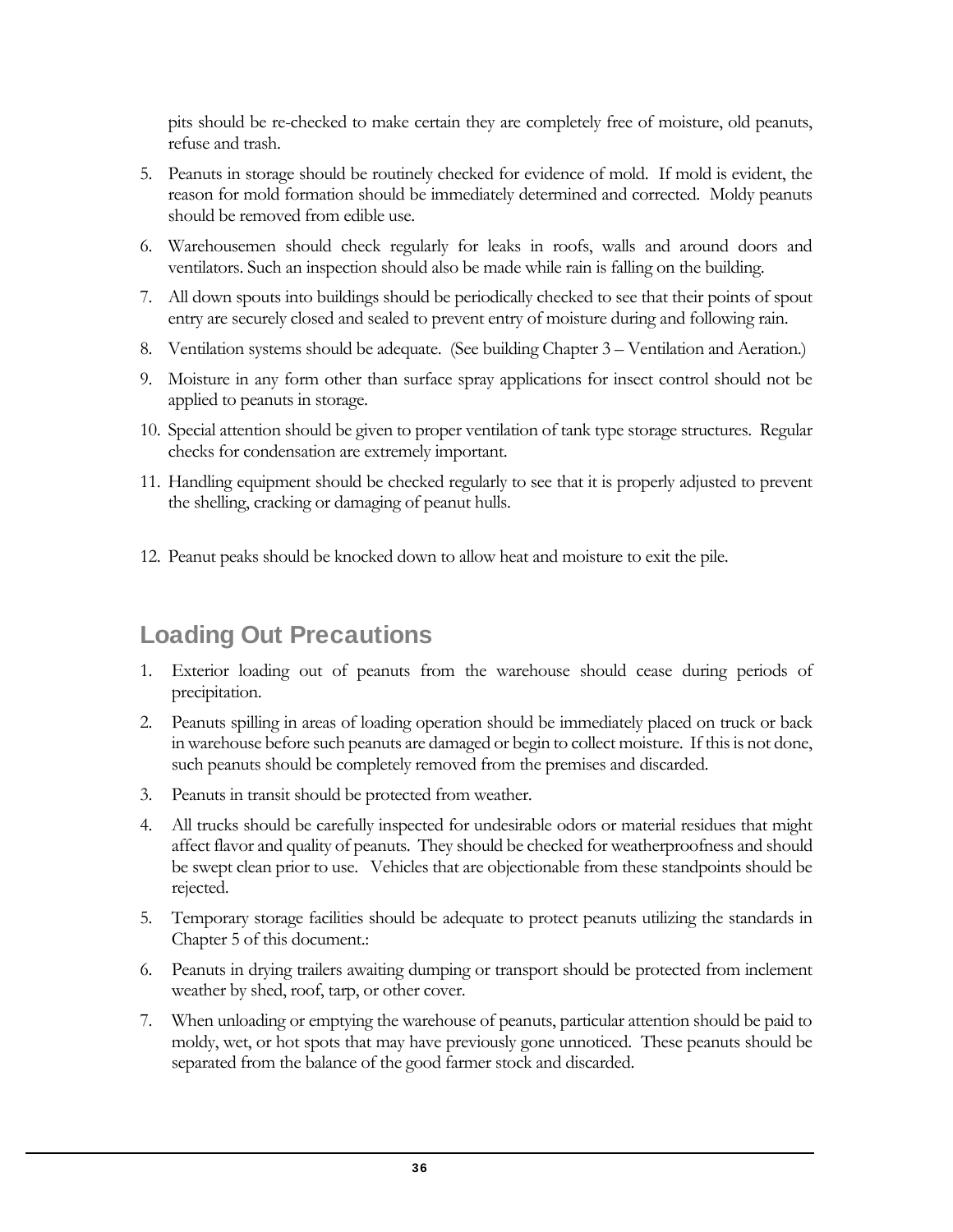- 8. When loading peanuts out of a warehouse, buying point operators should avoid overloading trucks, causing spillage.
- 9. Load out crew should use proper Personal Protective Equipment.

#### **Summary**

The warehouse must be constructed and maintained to prevent water leakage and moisture build-up but to allow adequate ventilation and air circulation through the peanuts.

- A good housekeeping program must be prepared, written, posted and followed at all times.
- An IPM program must be utilized.
- To maintain quality and food safety of farmer stock peanuts, the following should be practiced:
	- a. Proper peanut drying techniques
	- b. Regular building and equipment inspections
	- c. Proper pesticide spray applications
	- d. Effective ventilation techniques
	- e. Regular peanut quality inspections
- A safe unloading program must be followed in minimize damage and handling.
- Good management practices should be followed at all farmer stock warehouses (American Peanut Council, 2009).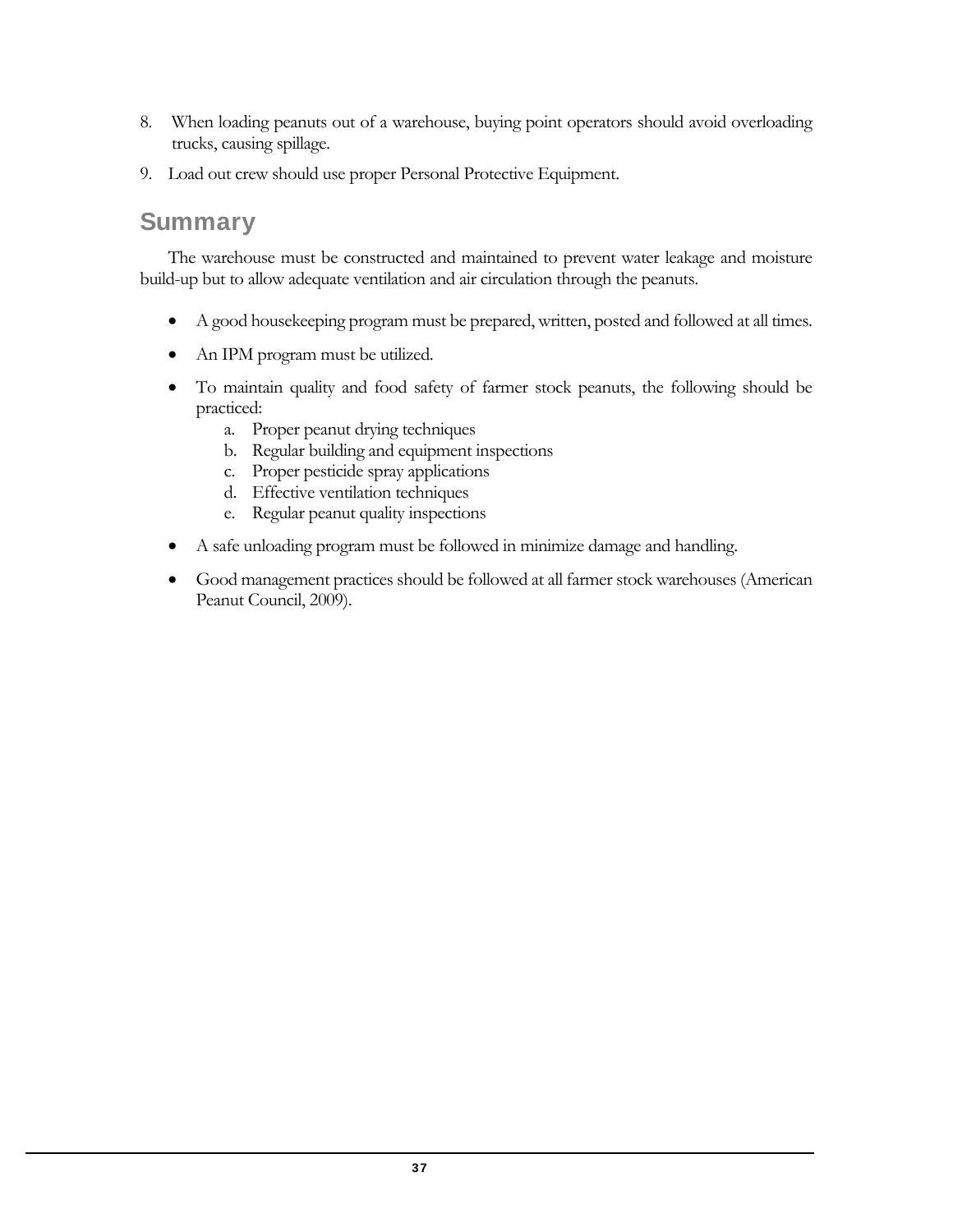#### **References**

- American Peanut Council. 2009. Good Management Practices For Farmer Stock Storage And Handling. [Accessed Mar 07, 2013]. http://www.peanutsusa.com/Information-For/Shellers-2
- ASAE. 2002. D272.3 Resistance to Airflow of Grains, Seeds, Other Agricultural Materials and Perforated Sheets. ASAE Standards: pp. 566-572.
- Blankenship, P. D., G. M. Grice, C. L. Butts, M. C. Lamb, T. H. Sanders, B. W. Horn, and J. W. Dorner. 2000. Effects of storage environment on farmers stock peanut grade factors in an aerated warehouse in west Texas. Peanut Sci. 27:56-63.
- Butts, C. L., J. W. Dorner, S. L. Brown, and F. H. Arthur. 2006. Aerating farmer stock peanut storage in the southeastern U.S. Trans. ASABE. 49(2):457-465.
- Butts, C. L. 2004. Warehouse Ventilation Calculator. USDA, ARS, National Peanut Research Laboratory, [Accessed May 8 2009]. http://www.ars.usda.gov/Services/docs.htm?docid=7338.
- Butts, C. L., and J. S. Smith, Jr. 1995. Shrinkage of farmers stock peanuts during storage. Peanut Sci. 22:33-41.
- Henderson, S. M. and R. L. Perry. 1976. Agricultural Process Engineering, 3<sup>rd</sup> Edition. AVI Publishing Co., Inc. Westport, CT.
- Slay, W. O. and Reed S. Hutchinson. 1973. Handling Peanuts with Bucket Elevators Rates of Conveying and Mechanical Damage. U S Department of Agriculture, Agricultural Research Service, ARS-S-17. 15 pp.
- Wilcut, M. H., W. D. Mayfield, and T. D. Valco. 2008. Cottonseed Storage. Cotton Inc. [Accessed May 8, 2009]. http://www.cottoninc.com/Cottonseed/CottonseedStorage.
- Young, J. H., N. K. Person, J. O. Donald, and W. D. Mayfield. 1982. Harvesting, curing, and energy utilization. In Peanut Science and Technology, ed. H. E. Pattee and C. T. Young. Yoakum, TX: APRES.